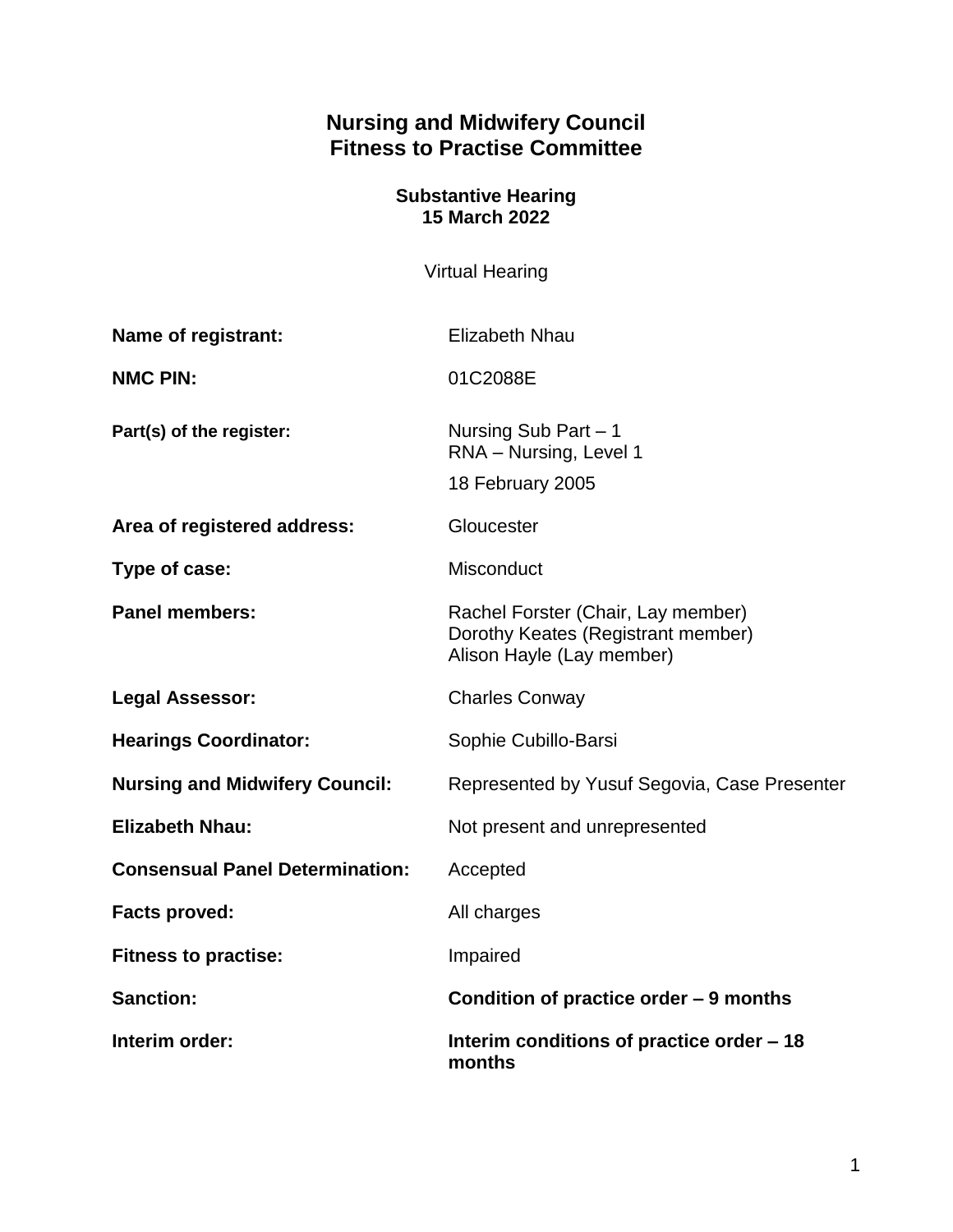### **Decision and reasons on service of Notice of Hearing**

The panel was informed at the start of this hearing that Ms Nhau was not in attendance and that the Notice of Hearing letter had been sent to Ms Nhau's registered email address on 15 February 2022. This Notice of Hearing letter indicated that the hearing was to be listed for nine days. On 1 March 2022, a further email was sent by the NMC to Ms Nhau, informing her that the matter had now been listed to be heard on 15 March 2022, for one day only, in order for a panel to consider the CPD agreement.

A Notice of Hearing email was also sent to Ms Nhau's representative on 15 February 2022.

Mr Segovia, on behalf of the Nursing and Midwifery Council (NMC), submitted that it had complied with the requirements of Rules 11 and 34 of the 'Nursing and Midwifery Council (Fitness to Practise) Rules 2004', as amended (the Rules).

The panel accepted the advice of the legal assessor.

The panel took into account that the Notice of Hearing provided details of the allegation, the time, date and link to the hearing and, amongst other things, information about Ms Nhau's right to attend, be represented and call evidence, as well as the panel's power to proceed in her absence.

In the light of all of the information available, the panel was satisfied that Ms Nhau has been served with the Notice of Hearing in accordance with the requirements of Rules 11 and 34.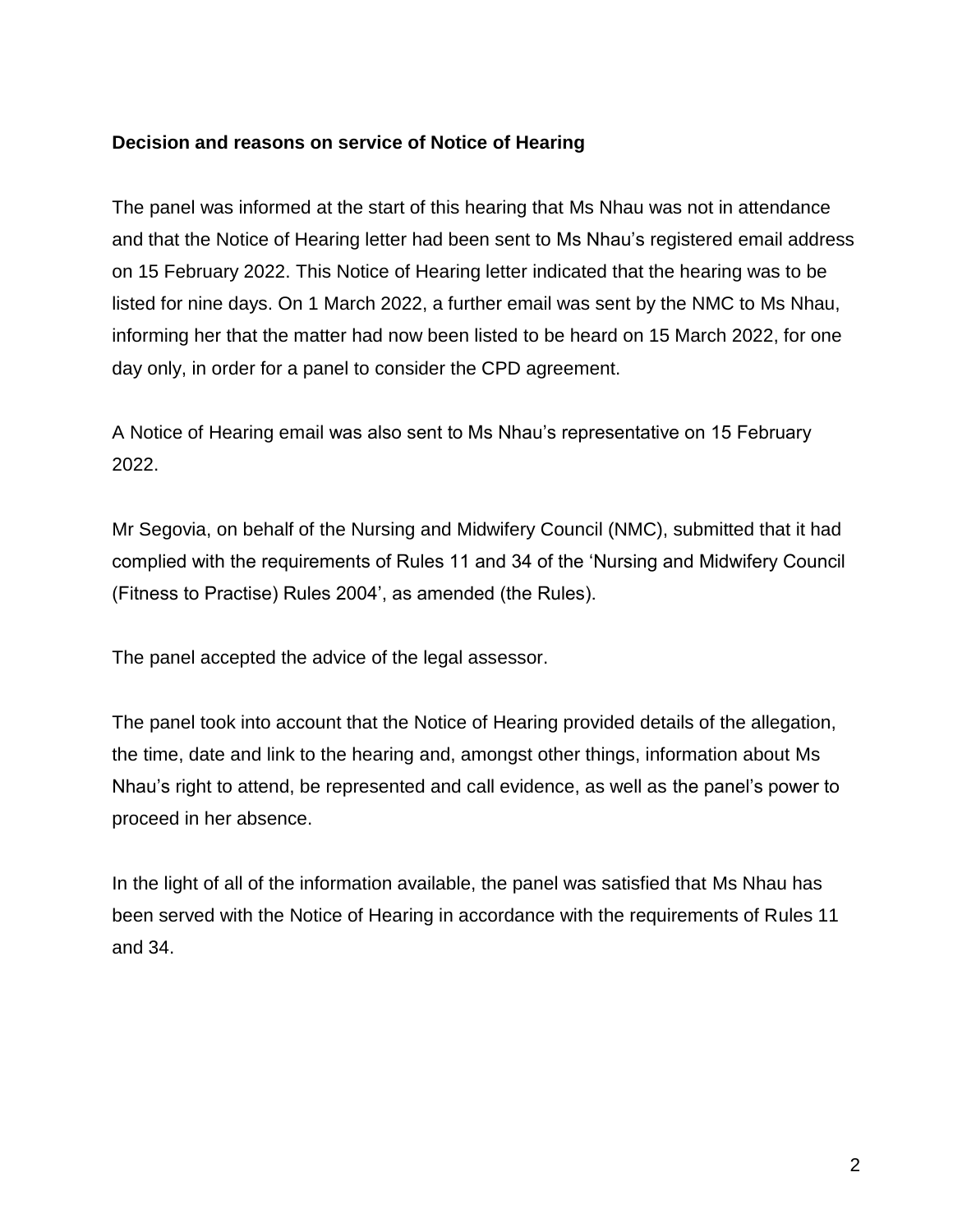## **Decision and reasons on proceeding in the absence of Ms Nhau**

The panel next considered whether it should proceed in the absence of Ms Nhau. It had regard to Rule 21 and heard the submissions of Mr Segovia. He referred the panel to an email from Ms Nhau's General Manager, dated 23 February 2022, which states:

*"I have spoken to Elizabeth and explained the situation, she is happy for the matter to be considered by the panel without her presence."*

Mr Segovia further informed the panel that within the CPD agreement, there is a paragraph which states:

*"Ms Nhau is content for her case to be dealt with by way of a CPD hearing. Ms Nhau is aware of the CPD hearing. She does not intend to attend the hearing and is content for it to proceed in her and her representative's absence. She will endeavour to be available by telephone should any clarification on any point be*  required, or should the panel wish to make any amendment to the provisional *agreement."*

Mr Segovia informed the panel that a provisional Consensual Panel Determination (CPD) agreement had been reached and signed by Ms Nhau on 15 February 2022. In light of this information, Mr Segovia invited the panel to continue in the absence of Ms Nhau on the basis that she has voluntarily absented herself.

The panel accepted the advice of the legal assessor.

The panel noted that its discretionary power to proceed in the absence of a registrant under the provisions of Rule 21 is not absolute and is one that should be exercised "with the utmost care and caution"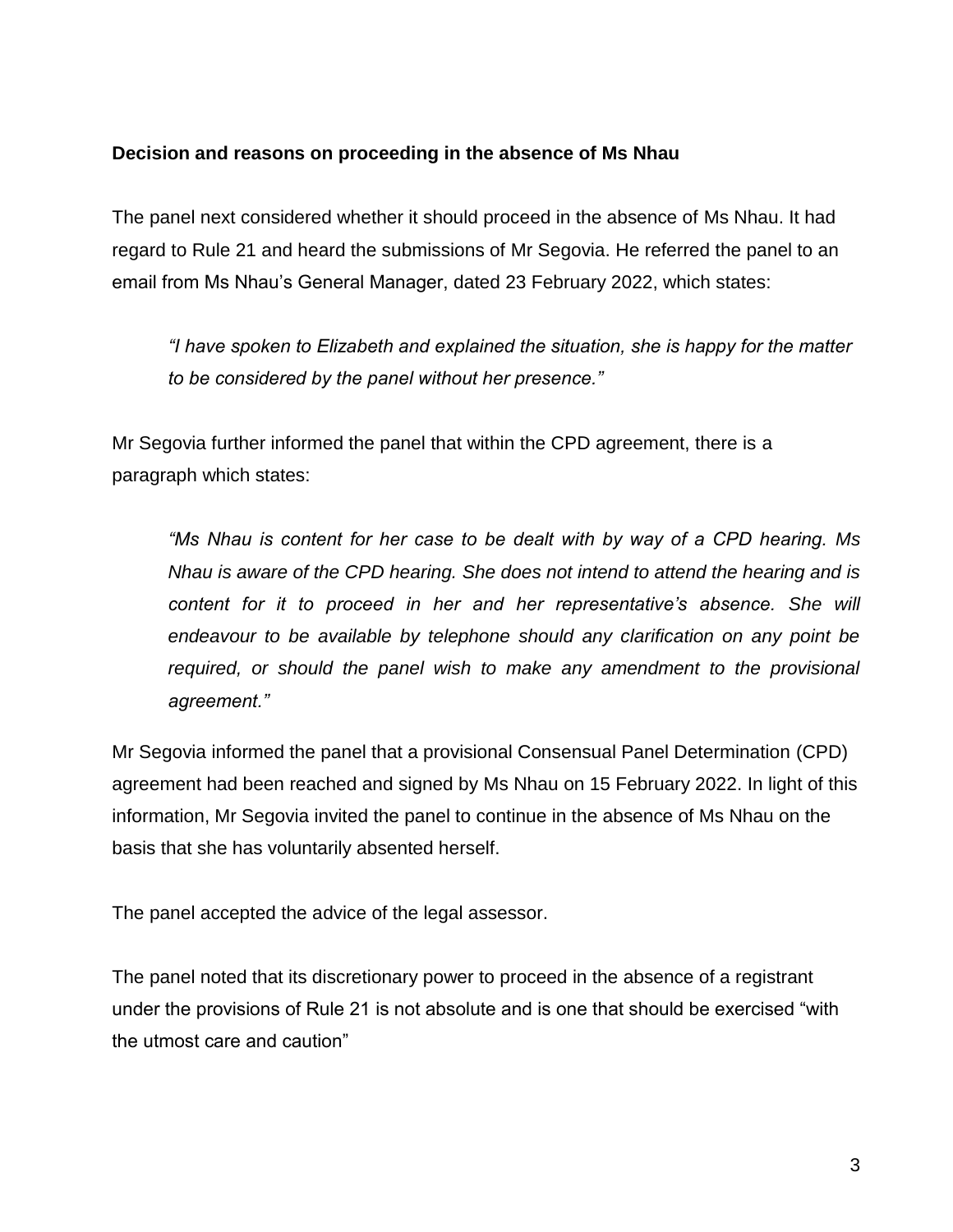The panel has decided to proceed in the absence of Ms Nhau. In reaching this decision, the panel has considered the submissions of Mr Segovia, the representations made of behalf of Ms Nhau, and the advice of the legal assessor. It has had particular regard to the factors set out in the decision of *R v. Jones (Anthony William)* (No.2) [2002] UKHL 5 and *General Medical Council v Adeogba* [2016] EWCA Civ and had regard to the overall interests of justice and fairness to all parties. It noted that:

- Ms Nhau has engaged with the NMC and has signed a provisional CPD agreement which is before the panel today;
- There is no reason to suppose that adjourning would secure her attendance at some future date; and
- There is a strong public interest in the expeditious disposal of the case.

In these circumstances, the panel has decided that it is fair, appropriate and proportionate to proceed in the absence of Ms Nhau.

# **Details of charge**

*That you, registered nurse:*

- *1. On 16 October 2013 whilst working a shift at Lincoln County Hospital:*
	- *a. did not administer insulin to an unknown patient;*
	- *b. did not administer medication to a number of unknown patients;*
- *2. On 24 June 2016, whilst working at Derriford Hospital, Sharp Ward:* 
	- *a. did not administer insulin to an unknown patient;*
- *3. On 24 February 2017, whilst working at Derriford Hospital, Merrivale Ward, in respect of one or more unknown patients:* 
	- *a. did not administer eye drops to a patient;*
	- *b. did not administer medication to one or more patients;*
	- *c. did not record that a patient suffered a fall;*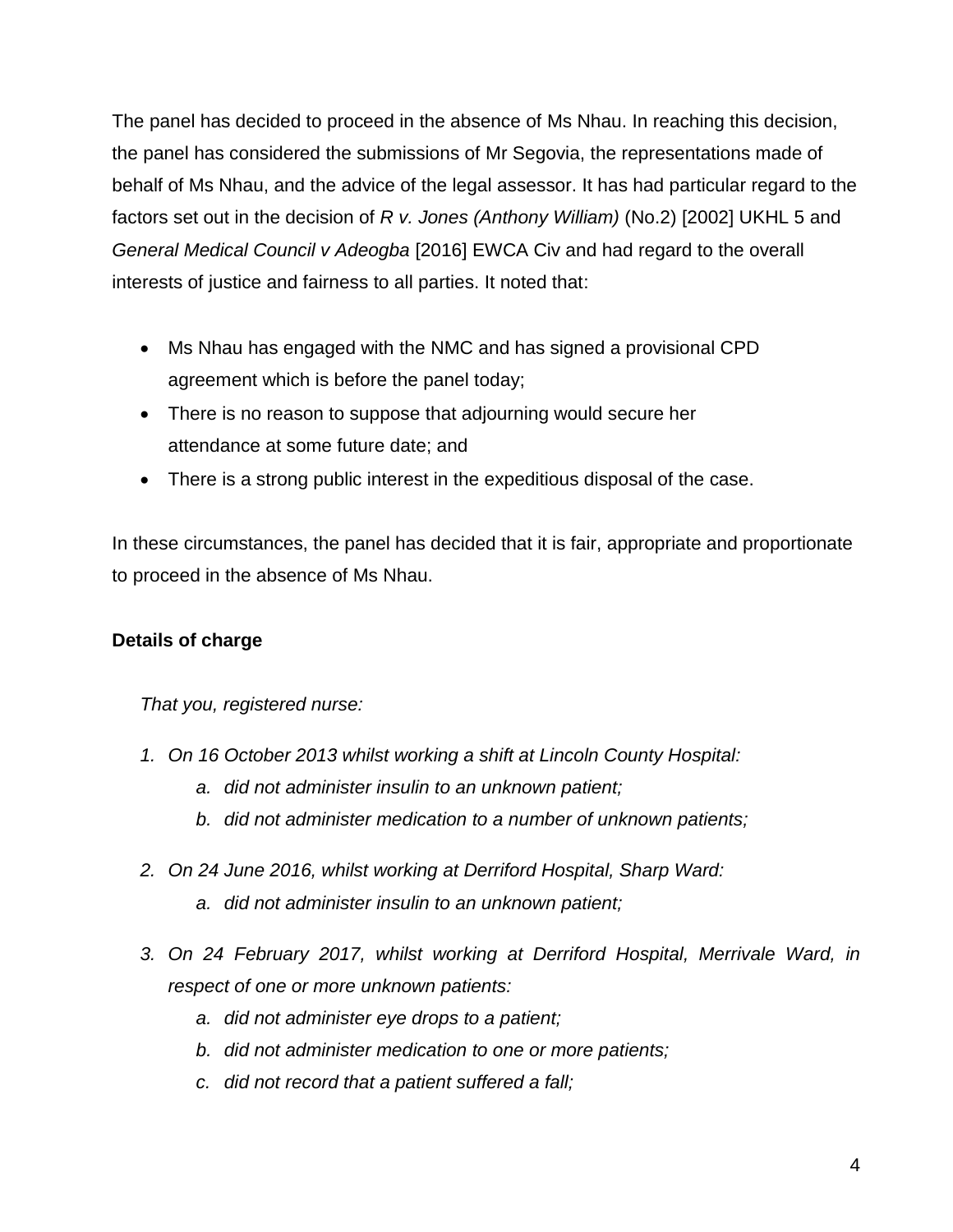- *d. did not carry out neurological observations and/or in the alternative did not record that observations were undertaken;*
- *e. did not complete a neurological observation chart;*
- *f. did not put a falls sticker in the patient/medical notes;*
- *4. On 23 April 2017, whilst working at Westgate Care Home, in respect of Patient A:*
	- *a. administered 4 units of Novarapid insulin, when you ought to have administered 12 units of Novarapid insulin;*
	- *b. did not handover that Patient A had a high blood glucose reading and should be monitored;*
	- *c. upon noting that Patient A had a high blood glucose reading you did not monitor the patient during the shift;*
- *5. On 29 April 2017, whilst working at Westgate Care Home, in respect of Patient B:*
	- *a. did not administer their 10:30am dose of co-careldopa and/or in the alternative did not record the administration of co-careldopa in the MAR chart;*
	- *b. incorrectly signed the MAR chart at 13:30 to record that you administered co-careldopa on time when you administered the medication at 13:56;*
	- *c. incorrectly signed the MAR chart at 16:30 to record that you administered co-careldopa on time when you administered the medication at 19:30;*
- *6. On 2 May 2017, when questioned about your actions in charge 4a above, informed Colleague A that you "just followed what everyone else had done" or words to that effect;*
- *7. On 14 September 2017, whilst working a shift at York Hospital*
	- *a. did not set an unknown patient's IV fusion pump at the correct rate;*
	- *b. attempted to flush the IV line without cleaning the cannula port;*
- *8. Whilst working at Royal Shrewsbury Hospital:*
	- *a. on 25 May 2018, did not add acetylcysteine to a IV bag of dextrose which delayed medication to a patient who had taken an overdose;*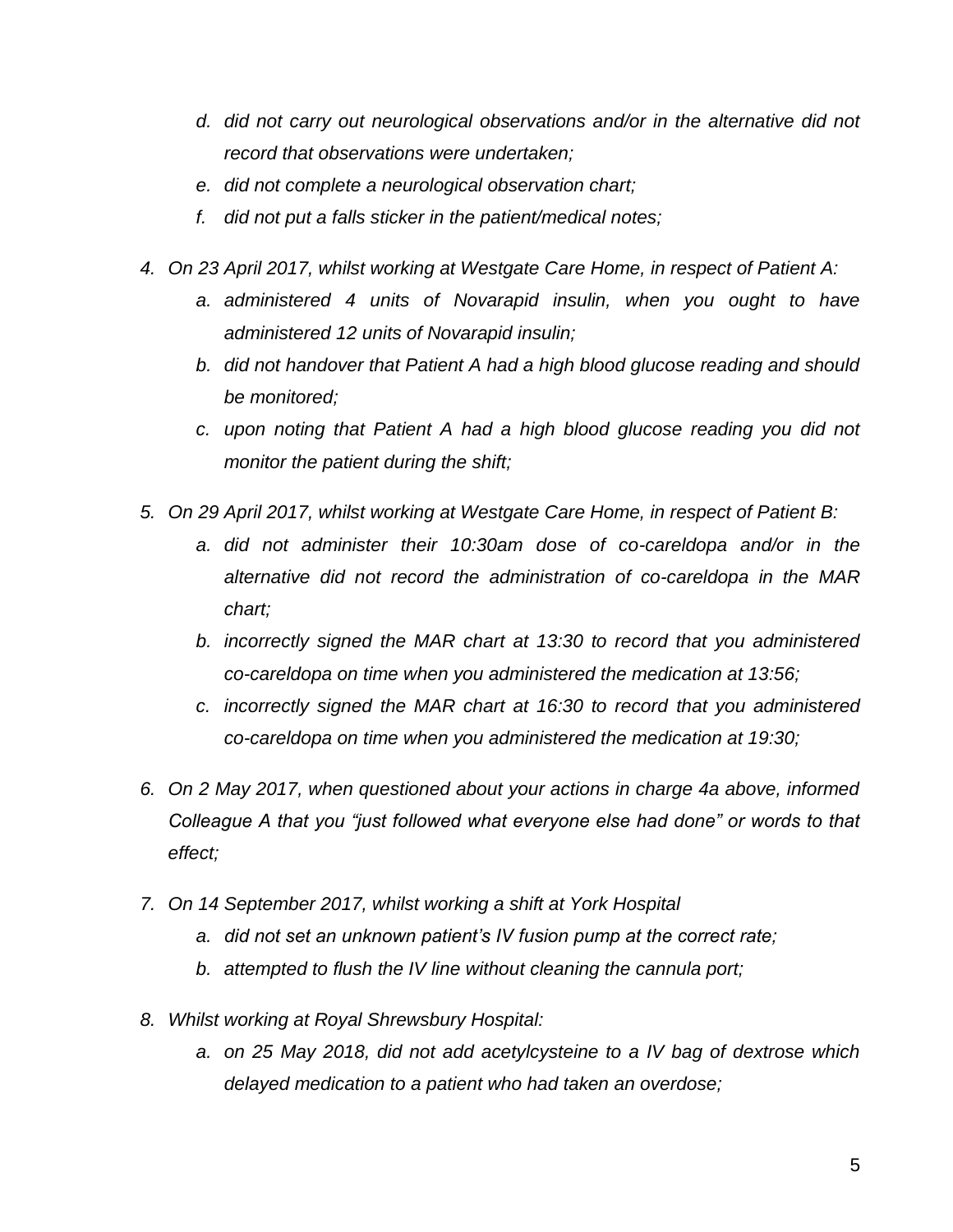*AND in light of the above, your fitness to practise is impaired by reason of your misconduct.* 

## **Consensual Panel Determination**

At the outset of this hearing, Mr Segovia informed the panel that a provisional agreement of a Consensual Panel Determination (CPD) had been reached with regard to this case between the NMC and Ms Nhau.

The agreement, which was put before the panel, sets out Ms Nhau's full admissions to the facts alleged in the charges, that her actions amounted to misconduct, and that her fitness to practise is currently impaired by reason of that misconduct. It is further stated in the agreement that an appropriate sanction in this case would be a conditions of practice order for a period of nine months.

The panel has considered the provisional CPD agreement reached by the parties.

That provisional CPD agreement reads as follows:

### *"Fitness to Practise Committee*

### *Consensual panel determination: provisional agreement*

*The Nursing & Midwifery Council and Elizabeth Nhau, PIN 01C2088E ("the Parties") agree as follows:* 

*1. Ms Nhau is content for her case to be dealt with by way of a CPD hearing. Ms Nhau is aware of the CPD hearing. She does not intend to attend the hearing and is content for it to proceed in her and her representative's absence. She will endeavour to be available by telephone should any clarification on any point be required, or should the panel wish to make any amendment to the provisional agreement.*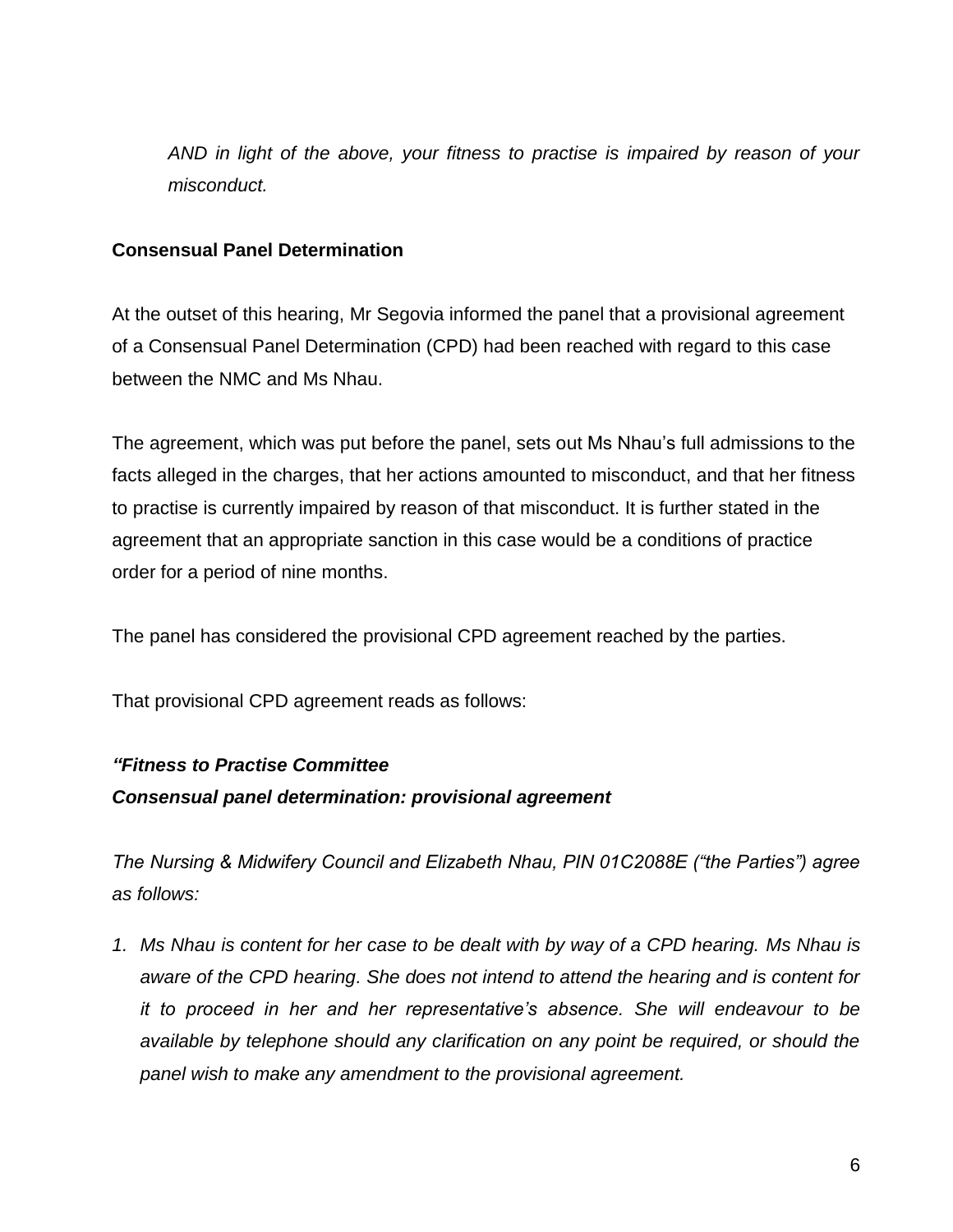*2. Ms Nhau understands that if the panel wishes to make amendments to the provisional*  agreement that she doesn't agree with, the panel will reject the CPD and refer the *matter to a substantive hearing.*

### *The charge*

*Ms Nhau admits the following charges:*

*That you, registered nurse:*

- *1. On 16 October 2013 whilst working a shift at Lincoln County Hospital:*
	- *a. did not administer insulin to an unknown patient;*
	- *b. did not administer medication to a number of unknown patients;*
- *2. On 24 June 2016, whilst working at Derriford Hospital, Sharp Ward:* 
	- *a. did not administer insulin to an unknown patient;*
- *3. On 24 February 2017, whilst working at Derriford Hospital, Merrivale Ward, in respect of one or more unknown patients:* 
	- *a. did not administer eye drops to a patient;*
	- *b. did not administer medication to one or more patients;*
	- *c. did not record that a patient suffered a fall;*
	- *d. did not carry out neurological observations and/or in the alternative did not record that observations were undertaken;*
	- *e. did not complete a neurological observation chart;*
	- *f. did not put a falls sticker in the patient/medical notes;*
- *4. On 23 April 2017, whilst working at Westgate Care Home, in respect of Patient A:*
	- *a. administered 4 units of Novarapid insulin, when you ought to have administered 12 units of Novarapid insulin;*
	- *b. did not handover that Patient A had a high blood glucose reading and should be monitored;*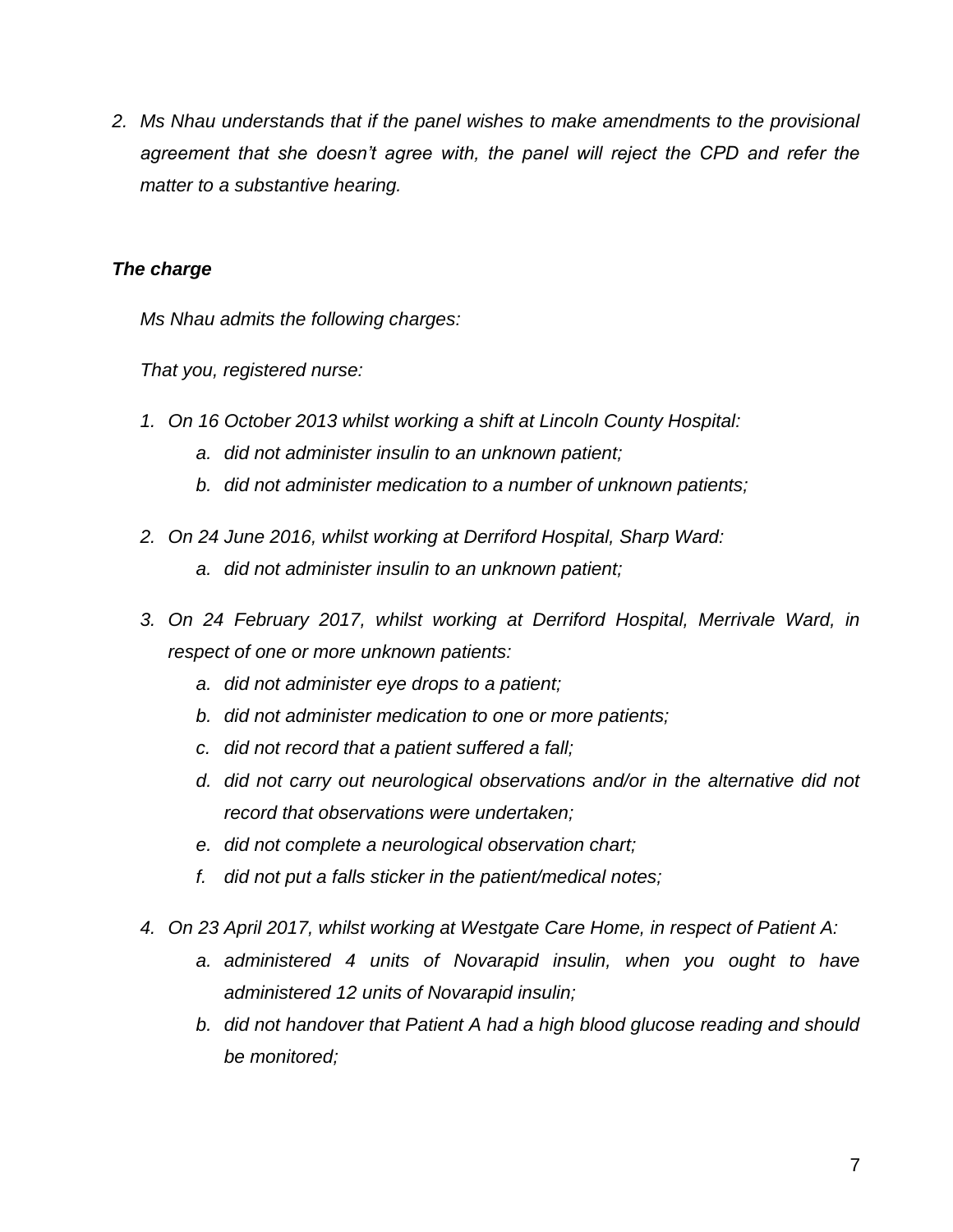- *c. upon noting that Patient A had a high blood glucose reading you did not monitor the patient during the shift;*
- *5. On 29 April 2017, whilst working at Westgate Care Home, in respect of Patient B:*
	- *a. did not administer their 10:30am dose of co-careldopa and/or in the alternative did not record the administration of co-careldopa in the MAR chart;*
	- *b. incorrectly signed the MAR chart at 13:30 to record that you administered co-careldopa on time when you administered the medication at 13:56;*
	- *c. incorrectly signed the MAR chart at 16:30 to record that you administered co-careldopa on time when you administered the medication at 19:30;*
- *6. On 2 May 2017, when questioned about your actions in charge 4a above, informed Colleague A that you "just followed what everyone else had done" or words to that effect;*
- *7. On 14 September 2017, whilst working a shift at York Hospital*
	- *a. did not set an unknown patient's IV fusion pump at the correct rate;*
	- *b. attempted to flush the IV line without cleaning the cannula port;*
- *8. Whilst working at Royal Shrewsbury Hospital:*
	- *a. on 25 May 2018, did not add acetylcysteine to a IV bag of dextrose which delayed medication to a patient who had taken an overdose;*

*AND in light of the above, your fitness to practise is impaired by reason of your misconduct.* 

### *The facts*

*3. Ms Nhau appears on the register of nurses, midwives and nursing associates*  maintained by the NMC as a nurse, specialising in adult nursing and has been a *registered nurse since 9 March 2005.*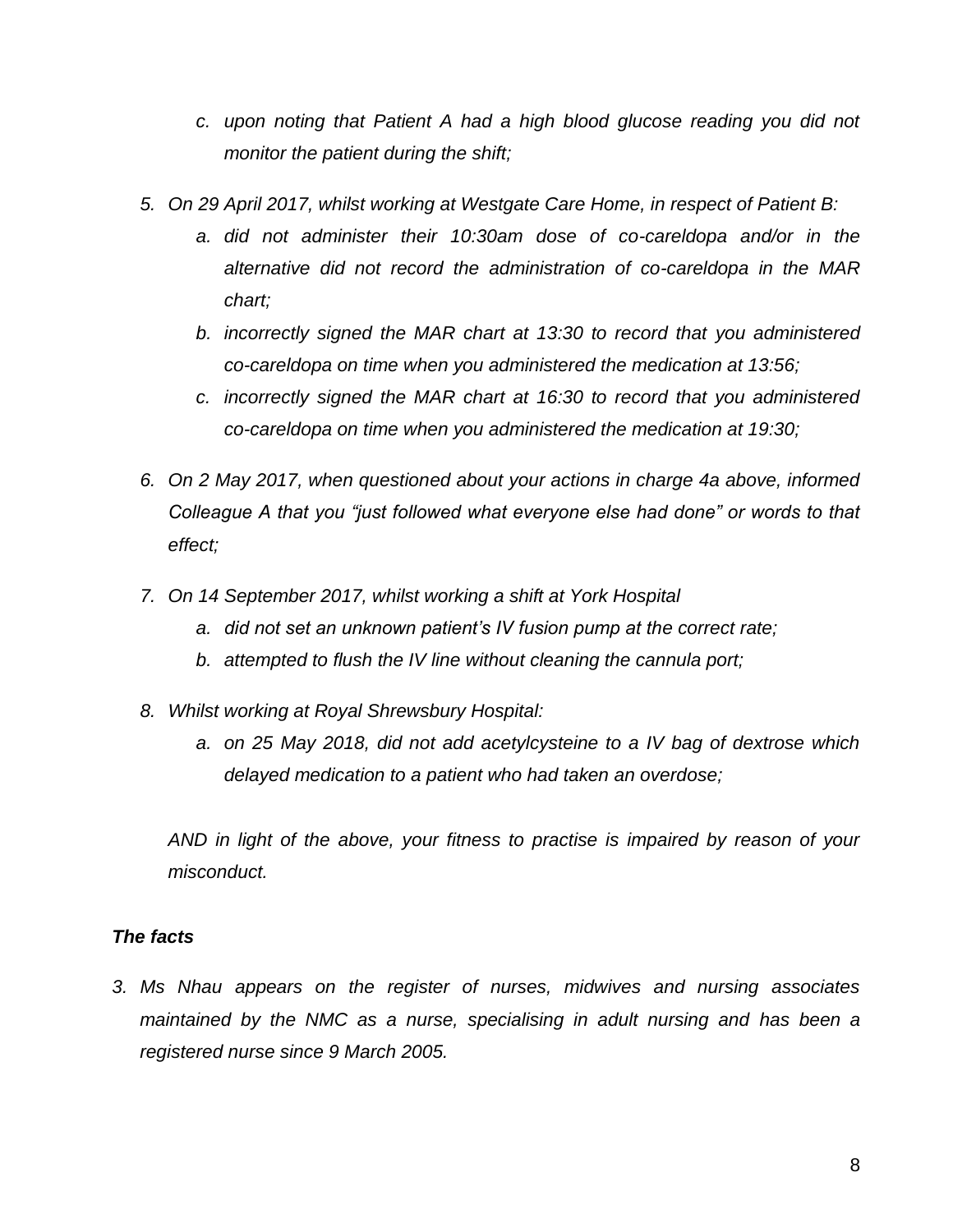*4. On 22 September 2017, the NMC received a referral from Sparkle Care Agency ('Sparkle'), following 2 separate incidents of medication error. In the course of the NMC's investigation, further concerns came to light.* 

### *Charge 1, 2, and 3*

*5. At the material time, Ms Nhau was employed as a registered nurse by Plan B Healthcare ('Plan B'), a recruitment agency specialising in healthcare recruitment and had been working for Plan B since September 2012.* 

# *Charge 1*

*6. On 16 October 2013, Ms Nhau was working on the Waddington Ward at Lincoln County Hospital. She did not give insulin to a patient and also failed to administer several medications to a number of patients. On 25 October 2013, Plan B received a complaint regarding this incident. Ms Nhau provided a statement admitting and apologising for the error. Ms Nhau also explained that she did not have access to the blood sugar testing devices, which was only accessible to the staff members of the ward, and as such she was unable to administer insulin at teatime. Following this incident, an exclusion was put in place, which would be lifted if Ms Nhau completed training in medicines management.*

# *Charge 2*

*7. On 24 June 2016, Ms Nhau was working on the Sharp Ward at Derriford Hospital. A patient was due to receive insulin twice a day on Thursdays and Fridays, which was highlighted during a handover from a registered nurse to a diabetic specialist nurse. Ms Nhau did not administer insulin to this patient. This error was brought to Ms Nhau's attention while she was on duty. On 27 June 2016, Plan B received a complaint regarding this incident. Ms Nhau provided a reflective statement accounting for the patients she looked after and indicated that it was not clear which patient the incident related to. Following this, the complaint was closed with no further action but Ms Nhau was restricted from working on the Sharp ward.*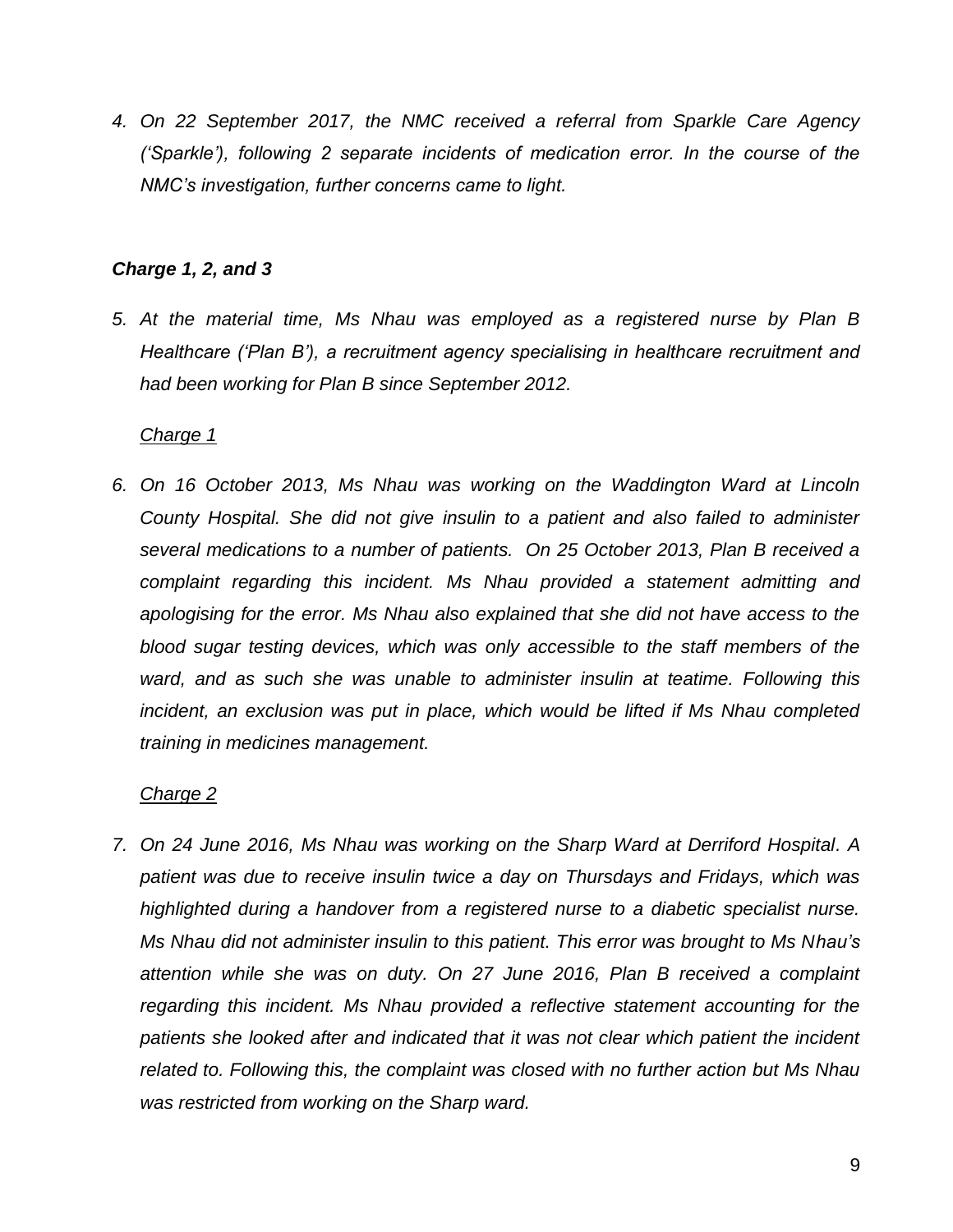### *Charge 3*

- *8. On 24 February 2017, Ms Nhau worked on the Merrivale Ward at Derriford Hospital from 7:30am in the morning. During the shift, there were a number of medication errors and poor recording.*
- *9. On 24 February 2017, Nurse 1 started her shift at 7:30pm and Ms Nhau provided a handover for bays D, E1, E, E3, I cubicle and J cubicle. During the handover, it was noted that Ms Nhau failed to give 4 patients their 6:00pm medication. Nurse 1 questioned Ms Nhau about the missed medication round and Ms Nhau explained that one of the patient's drug chart had been missing. However, the drug chart was on the wrong clipboard. Ms Nhau did not provide an explanation for the missed medication round for the other 3 patients. Nurse 1 asked Ms Nhau to stay back to work to complete the 6:00pm medication round. These patients did not receive their medication until the time between 8:00pm and 8:45pm.*
- *10.On the same day of 24 February 2017, a patient had fallen and a datix had been completed. However, when Ms Nhau completed her handover with Nurse 1, Nurse 1 noted that this patient had not received their medications, Ms Nhau did not update the patient's record to show that the patient had fallen, there were no falls stickers in the patient's notes, neurological observations had not been recorded, and a neurological observation chart had not been prepared or completed.*
- *11.At 9:45pm on 24 February 2017, another patient informed Nurse 1 that he had not received his eye drops, which he should have received at 6:00pm. Nurse 1 explained to the patient that he had received his eye drops at 6:00pm, as Ms Nhau had signed for it. However, the patient was adamant that he had not received his medication. The patient eventually received his eye drops at 10:00pm.*
- *12.On 27 February 2017, Plan B received a complaint regarding the issues noted from the shift of 24 February 2017. Plan B asked Ms Nhau to provide a reflective statement and complete a course in medication management through a standardise system, socialcare.tv, which Plan B used for nurses' training and refresher courses. Ms Nhau*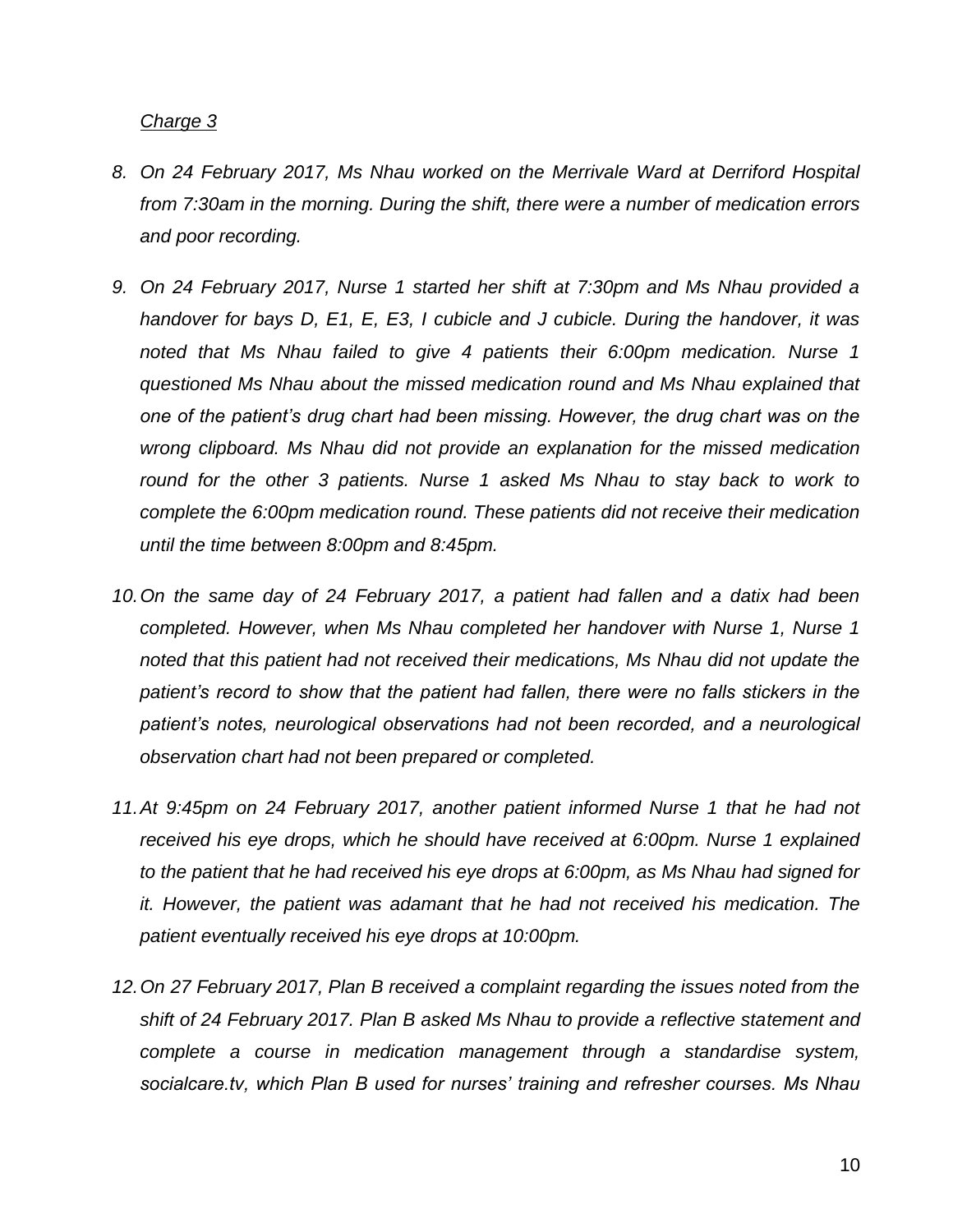*provided a reflective statement accounting for the patients she looked after during the shift. As part of Plan B's investigation process, they sought updates from Derrifold Hospital but Plan B did not receive further updates. Consequently, the complaint was closed and no further action was taken.*

## *Charge 4 and Charge 6*

*13.At the material time, Ms Nhau was employed by Sparkle and was working on the Primrose Unit, at Westgate Care Home.* 

### *Charge 4*

- *14.Patient A, an elderly patient, was diabetic and had advanced dementia. He also could not communicate properly and whenever he felt unwell, would often go to bed and not inform staff members that he was unwell.*
- *15.Patient A had been prescribed Novarapid insulin on a sliding scale, such that the dosage of insulin was to correlate with his blood glucose level ('BGL'). In the month of April 2017, Patient A's BGL was on average about 10. However, on 23 April 2017, Patient A's diabetic chart showed that their BGL was 19.1. Since Patient A's BGL was high, he should have been given 12 units of insulin. At 5pm, Ms Nhau gave Patient A 4 units of insulin instead of the 12 units.*
- 16. Due to Patient A's BGL being high, it should have been noted in the handover that *Patient A's BGL should be monitored during the night to ensure that the insulin was having an effect. However, Ms Nhau did not record in the handover that Patient A's BGL was high and should be monitored throughout the night. In addition, Ms Nhau did*  not monitor Patient A's BGL throughout the night. As a result, Patient A's BGL was not *checked until 7:20am the next day. Patient A did not suffer any harm there was no harm caused to Patient A. Patient A's GP and family were informed of the incident and a safeguarding alert was also raised.*

#### *Charge 6*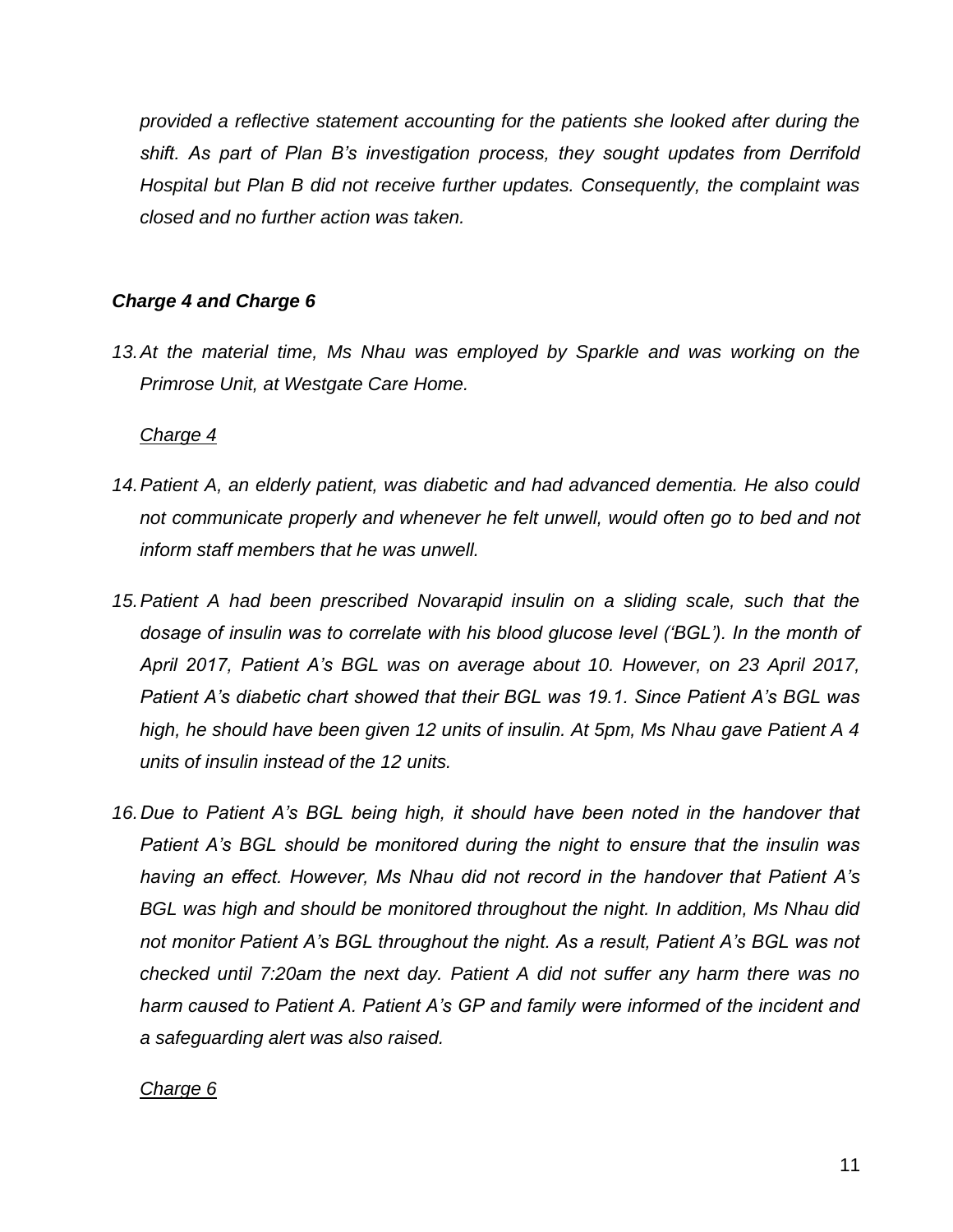17. This incident was reported to Colleague A. On 2 May 2017, Colleague A held a *meeting with Ms Nhau to discuss the medication errors. When Ms Nhau was asked about the medication error that took place on 23 April 2017, she admitted the error. Ms Nhau explained that she had not noticed the sliding scale and gave Patient A 4 units of insulin according to what had been given by the nurses on the previous days. When Ms Nhau was asked about her failure to monitor Patient A, she was unable to provide an explanation. Ms Nhau was nevertheless apologetic about her mistakes. Person 1 asked Ms Nhau to provide a reflective statement but Ms Nhau did not provide one.* 

### *Charge 5*

- *18.At the material time, Ms Nhau was employed by Sparkle, and was working at Westgate Care Home.*
- *19.Patient B, an elderly patient, had Parkinson's disease and had been prescribed cocareldopa to be taken at 10:30am, 1:30pm, 4:30pm and 7:30pm.*
- *20.On 29 April 2017, Ms Nhau did not administer the 10:30am dosage of co-careldopa. Ms Nhau also did not create a separate entry for the 10:30am dosage on Patient B's medication administration records ('MAR') chart to show that the medication was not given at the required time. At 1:56pm, Ms Nhau gave Patient B her co-careldopa, when she should have administered Patient B's medication at 1:30pm. Ms Nhau signed for the 1:30pm dosage and recorded on Patient B's MAR chart that she did not know of the 10:30am dosage, and also acknowledged that the 1:30pm dosage was given late. At 7:30pm, Ms Nhau gave Patient B her co-careldopa, when she should have administered Patient B's medication at 4:30pm. At 8:56pm, Ms Nhau signed for the 4:30pm dosage on Patient B's MAR chart and recorded that the 4:30pm dosage was given at 7:30pm because she was running late. Patient B did not suffer any harm.*
- *21.Ms Nhau informed Patient B's family about the medication error. The Head of Clinical Services and Patient B's GP were also informed of the incident. It was decided that no further action would be taken.*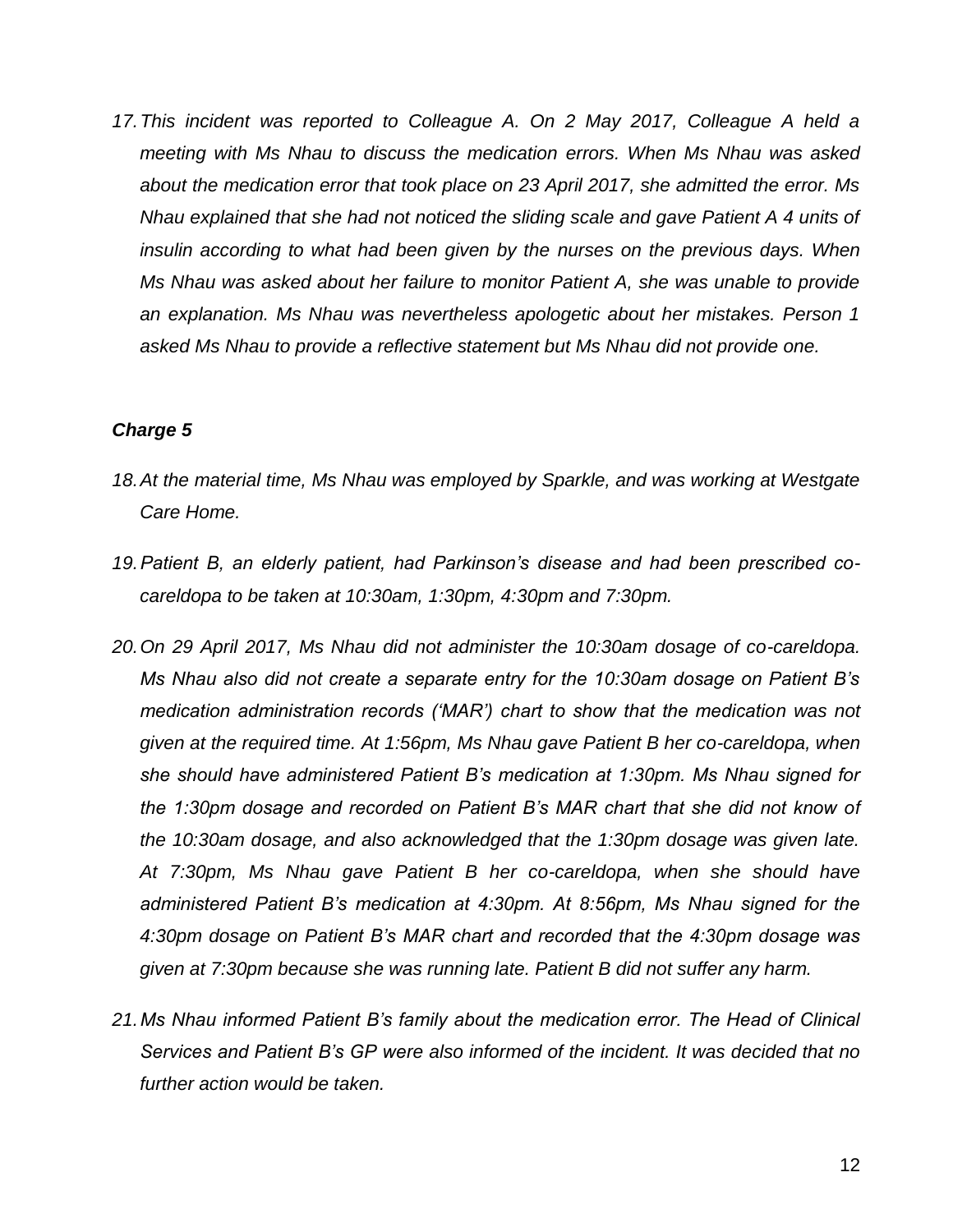### *Charge 7*

- *22.At the material time, Ms Nhau was employed by Plan B.*
- *23.On 14 September 2017, Ms Nhau worked at the Coronary Care Unit at York Hospital and was caring for a patient who needed intravenous fluid at 83ml/hr. Ms Nhau had set the patient's intravenous fluid to 100ml/hr, which resulted in the pump becoming*  alarmed. Colleague B went over to the patient's bed and noticed that the wrong *infusion rate had been set. Colleague A pointed the issue out to Ms Nhau and then stayed behind to observe Ms Nhau connect the fluids. Ms Nhau connected the extension line to flush the patient's cannula but did not clean the injection port on the cannula. Colleague B again pointed out the issue to Ms Nhau, and the problem was averted.*
- *24.Colleague B reported the incident to Colleague C and also completed a datix incident review form. On 15 September 2017, the matter was also reported to Plan B. On 19 September 2019, Ms Nhau provided a reflective statement, outlining the details of the incident and explaining that was new to at the hospital and did not have good support on the ward. York Hospital asked that Ms Nhau be restricted from working at York and Scarborough Hospital. They also asked Ms Nhau provided evidence of her IV competency training. Ms Nhau provided evidence of an American based training course. York Hospital requested an English based training course instead. In February 2018, Ms Nhau completed an English based course in IV. Consequently, the restrictions on Ms Nhau was lifted, the complaint with Plan B was closed and no further action was taken.*

#### *Charge 8*

*25.At the material time, Ms Nhau was employed by Plan B.*

*26.On 25 May 2018, Ms Nhau worked at Royal Shrewsbury Hospital ('RSH') and was caring for a 27 year old patient, who had been admitted for an overdose of cocodamoal*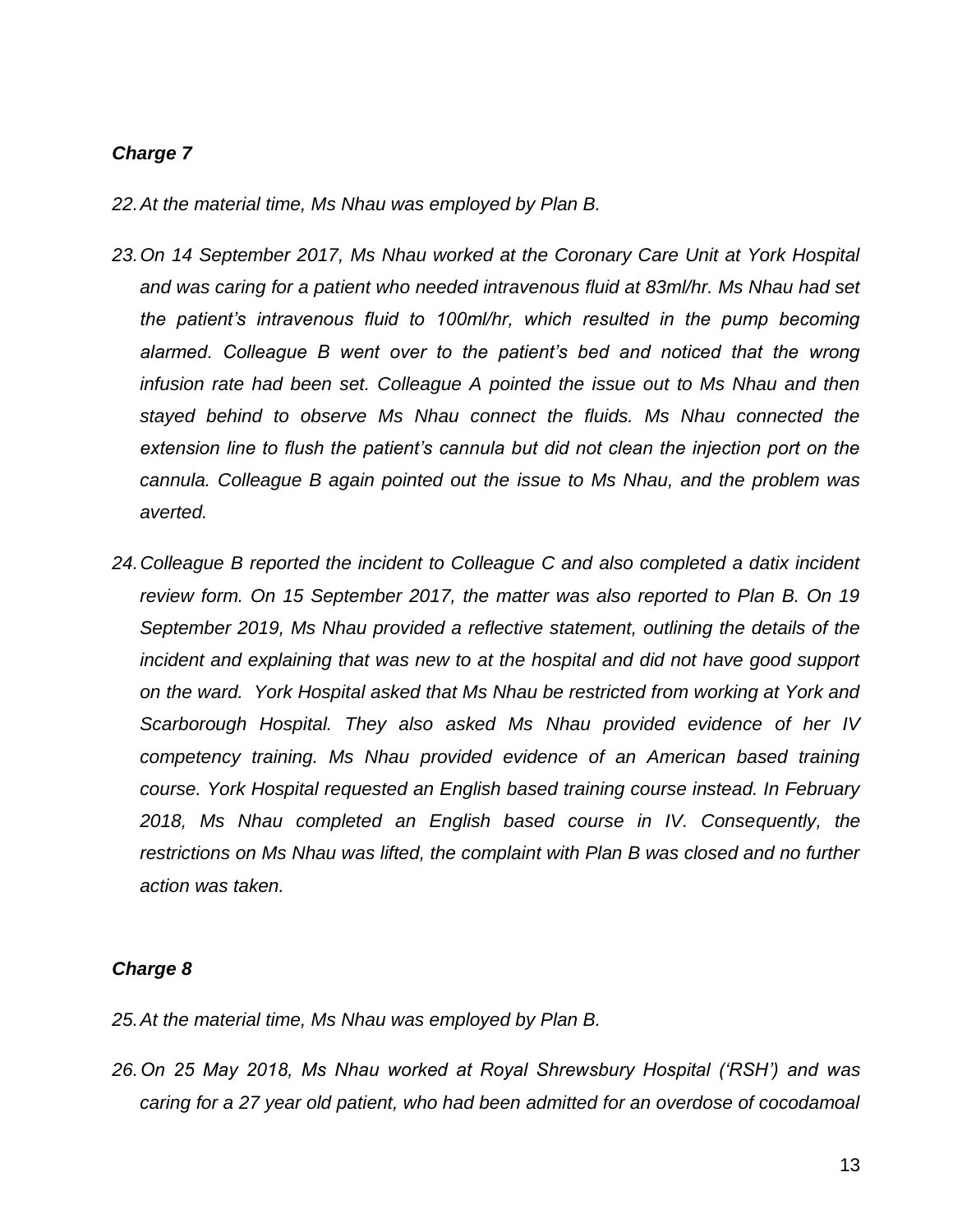*tablets, and was prescribed 200ml of intravenous infusion of 5% dextrose. When caring for this patient, Ms Nhau did not add Parvolex to the bag of 5% dextrose. On 30 May 2018, RSH reported the incident to Plan B, and requested a restriction on Ms Nhau. On the same day, Plan B permanently excluded Ms Nhau from the agency due to the high number of complaints they received regarding Ms Nhau; and notified Ms Nhau of RSH's complaint via email. On 4 June 2018, Ms Nhau provided a reflective statement detailing the incident. Ms Nhau admitted her mistakes and outlined what she could do in the future to prevent similar issues arising again. Ms Nhau was subsequently restricted from working at RSH and permanently excluded from working at Plan B.*

## *Misconduct*

- *27.The Parties agree that the facts amount misconduct.*
- *28.In the case of Roylance v General Medical Council (No.2) [2000] 1 AC 311, Lord Clyde defined misconduct as follows:*

*'Misconduct is a word of general effect, involving some act or omission which falls short of what would be proper in the circumstances. The standard of propriety may often be found by reference to the rules and standards ordinarily required to be followed by the medical practitioner in the particular circumstances'*

- *29.Where the acts or omissions of a registered nurse are in question, what would be proper in the circumstances (per Roylance) is to be answered by reference to the NMC's Code of Conduct.*
- *30.The Parties agree that Ms Nhau's conduct breached the following paragraph of the NMC's Code of Conduct (effective May 2008):*

# *Make the care of people your first concern, treating them as individuals and respecting their dignity*

### *Uphold the reputation of your profession*

*61 You must uphold the reputation of your profession at all times.*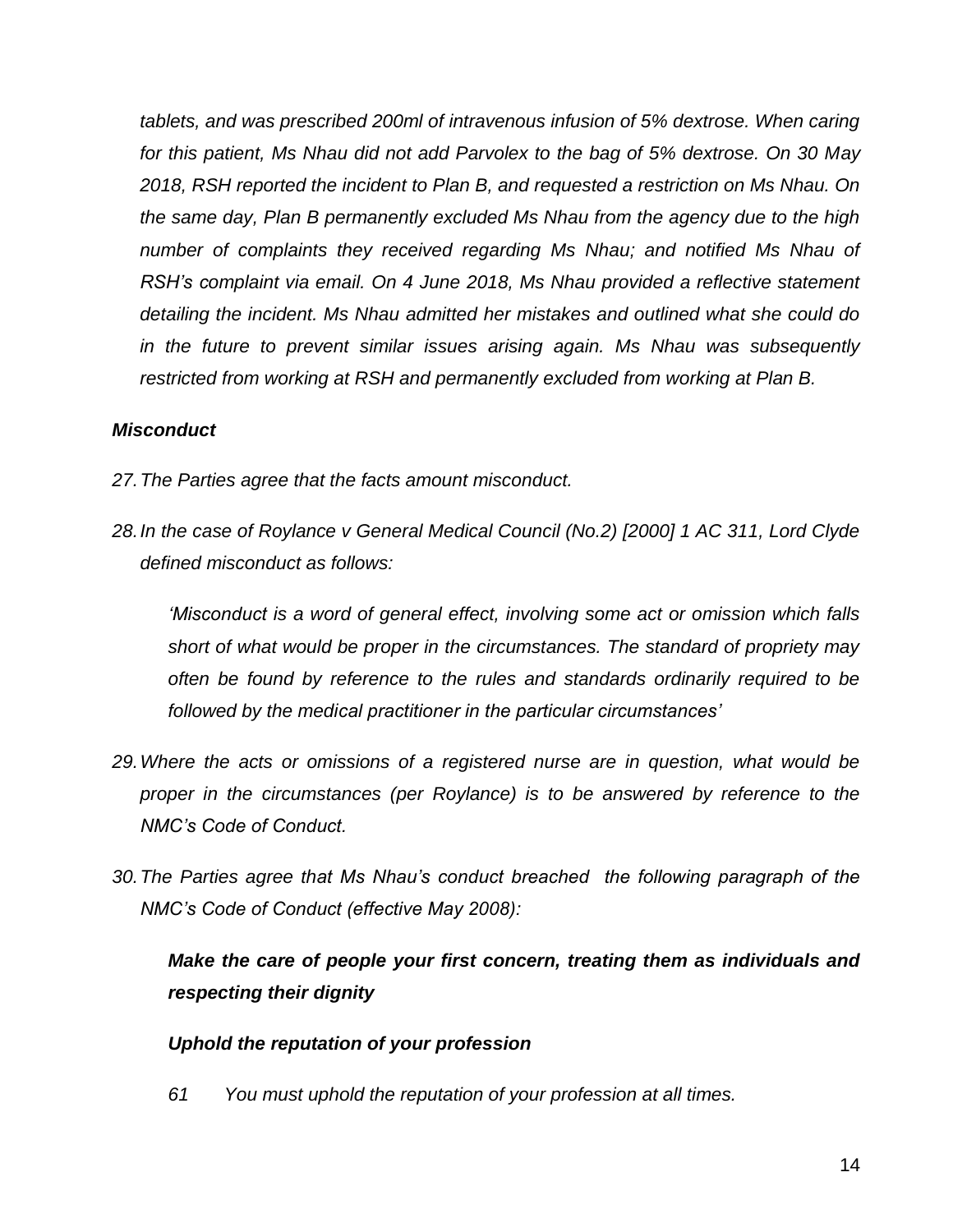*31.The Parties agree that Nhau's conduct breached the following paragraph of the NMC's Code of Conduct (effective March 2015):* 

### *1 Treat people as individuals and uphold their dignity*

*To achieve this, you must:*

- *1.2 make sure you deliver the fundamentals of care effectively*
- *1.4 make sure that any treatment, assistance or care for which you are responsible is delivered without undue delay*

# *3 Make sure that people's physical, social and psychological needs are assessed and responded to*

*To achieve this, you must:*

*3.1 pay special attention to promoting wellbeing, preventing ill health and meeting the changing health and care needs of people during all life stages*

### *8 Work cooperatively*

*To achieve this, you must:*

*8.6 share information to identify and reduce risk*

# *10 Keep clear and accurate records relevant to your practice*

*To achieve this, you must:*

- *10.1 complete all records at the time or as soon as possible after an event, recording if the notes are written some time after the event*
- *10.3 complete all records accurately and without any falsification, taking immediate and appropriate action if you become aware that someone has not kept to these requirements*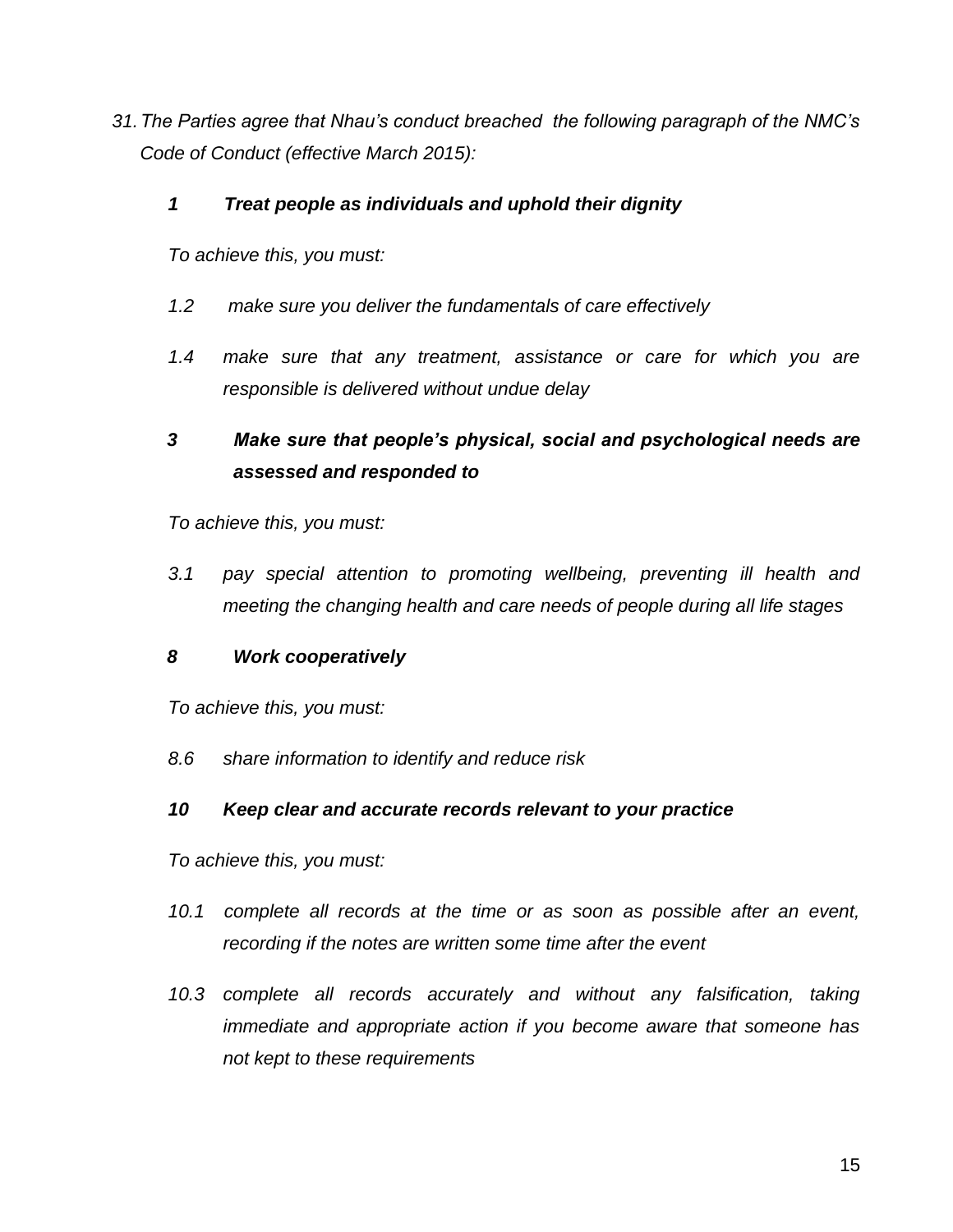### *20. Uphold the reputation of your profession at all times*

*To achieve this, you must:*

*20.1 keep to and uphold the standards and values set out in the Code.*

- *32.The Parties agree that Ms Nhau's conduct in all charges fell short of what would be reasonably expected of a registered nurse in the circumstances. Ms Nhau's failings are serious and wide ranging relating to the administration of medication and record keeping, which were basic in nature, and involve vulnerable patients. Accurate administration of medications, record keeping, and undertaking appropriate medication checks could be said to be a basic essential nursing skills, and failures in this regard have the potential to cause serious patient harm.*
- *33.Ms Nhau's failings occurred in multiple settings over an extended period of time. Her actions show a pattern of behaviour in which she departed from the standard expected of a registered nurse. Omissions and failures in administering medication, monitoring vulnerable patients, and inaccurate medication records all have the potential to place*  patients at serious risk of harm, and is conduct which individually and cumulatively, *amounts to misconduct.*

#### *Impairment*

- *34.The Parties agree that Ms Nhau's fitness to practise is currently impaired by reason of her misconduct.*
- *35.In line with rule 31(7)(b) of the Nursing and Midwifery Council (Fitness to Practise) Rules 2004, a departure from the Code is not of itself sufficient to establish impairment of fitness to practise, that question, like misconduct is a matter for the panel's professional judgment.*
- *36.In considering the questing of impairment, the Parties have considered the case of Council for Healthcare Regulatory Excellence v (1) Nursing and Midwifery Council (2) Grant [2011] EWHC 927 (Admin), in which Mrs Justice Cox adopted the matters*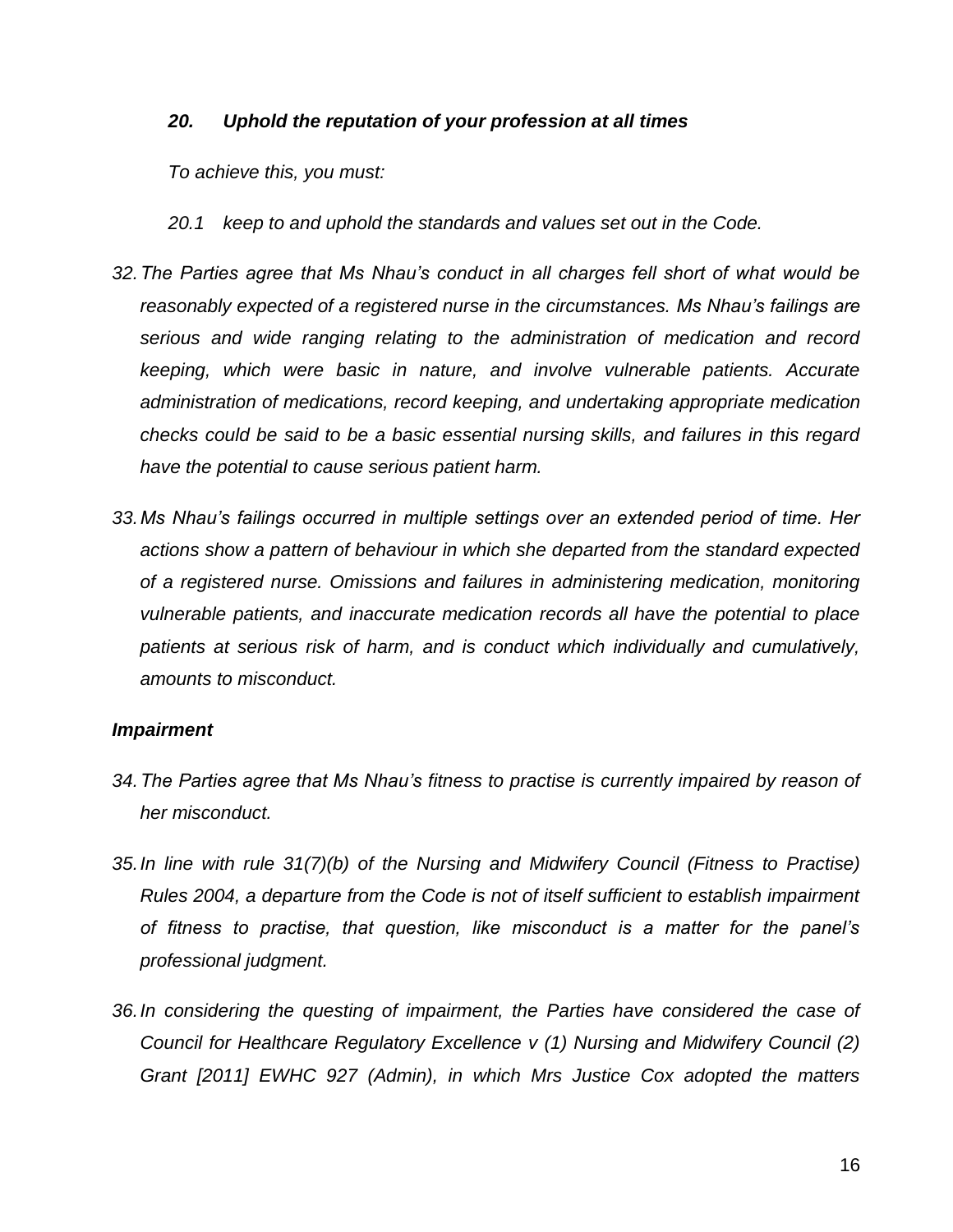*outlined by Dame Janet Smith in the Fifth Shipman report which invites panels to ask in the particular circumstances of this case:*

*Do our findings of fact show that the Registrant's fitness to practise is impaired in the sense that s/he:*

- *a) Has in the past acted and/or is liable in the future to act so as to put a patient or patients at unwarranted risk of harm; and/or*
- *b) Has in the past brought and/or is liable in the future to bring the professions into disrepute; and/or*
- *c) Has in the past breached and/or is liable in the future to breach one of the fundamental tenets of the professions; and/or*
- *d) Has in the past acted dishonestly and/or is liable to act dishonestly in the future?*
- *37.The Parties agree that the first three limbs outlined by Mrs Justice Cox are engaged in this case.*
- *38.Ms Nhau's conduct relates to a series of medication errors, which has placed patients at risk of harm and also has the potential to cause harm in the future.*
- *39.The public, quite rightly, expects nurses to provide safe and effective care, and conduct themselves in ways that promotes trust in the nursing profession. Hearing about Ms Nhau's actions would cause patients and members of the public to be concerned about their safety and feel unnecessarily anxious about their healthcare treatment. This could result in patients, and members of the public feeling deterred from seeking medical assistance when they should. Therefore, the Parties agree that Ms Nhau's conduct is liable in the future to bring the medical profession into disrepute.*
- *40.Ms Nhau's actions breached the fundamental tenets of the nursing profession, to prioritise people, practise effectively, and preserve safety.*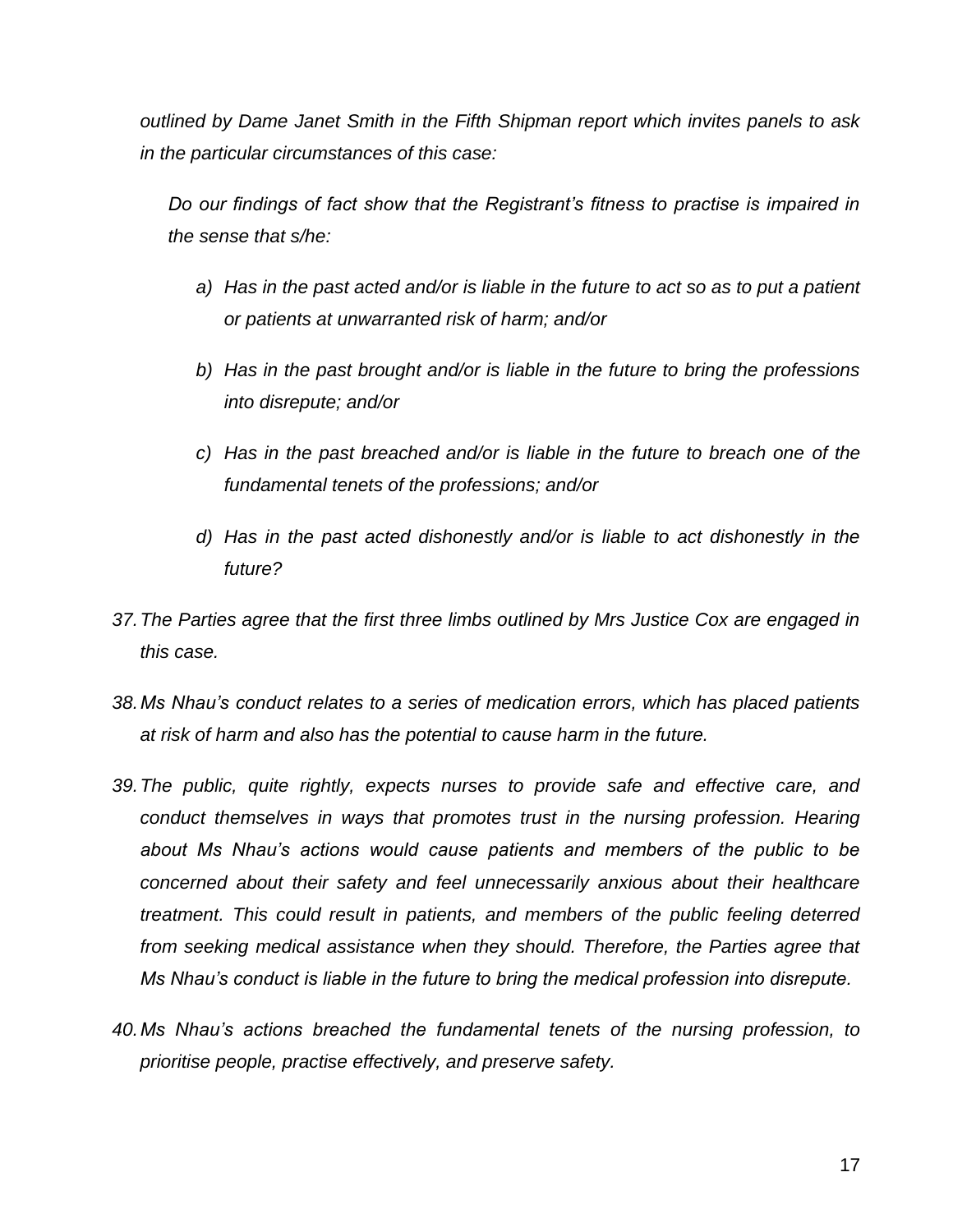### *Remediation, reflection, training, insight and remorse*

- *41.The Parties have also considered the case of Cohen v General Medical Council [2008] EWHC 581 (Admin), in which the court set out three matters which it described as being 'highly relevant' to the determination of the question of current impairment, namely:*
	- *a) Whether the conduct that led to the charge(s) is easily remediable?*
	- *b) Whether it has been remedied?*
	- *c) Whether it is highly unlikely to be repeated?*
- *42.Ms Nhau's conduct relate to a series of medication errors and poor record keeping, which can be remedied through training and supervision.*
- *43.Before effective steps can be taken to remedy the concerns, the nurse must recognise the problem that needs to be addressed, and particularly demonstrate sufficient insight.*
- *44.Ms Nhau has provided a response to the allegation, showing some insight by way of admission to the charges and acceptance of some the regulatory concerns, however this is limited. Ms Nhau has also provided training certificates for safe administration of medicines dated 8 March 2017 and intravenous therapy dated 26 February 2018, but these training certificates predate some of the medication errors.*
- *45.In relation to the medication errors, Ms Nhau explained:*

*…the medication administration errors that occurred were not due to reckless behaviour, but occurred as a result of the speed and complexity of the medicationuse cycle. As I was working in pressured environments as an agency or a temporary worker it also escalated the risk of errors as I would have to be orientated to a lot and the likelihood of errors became high at that time.*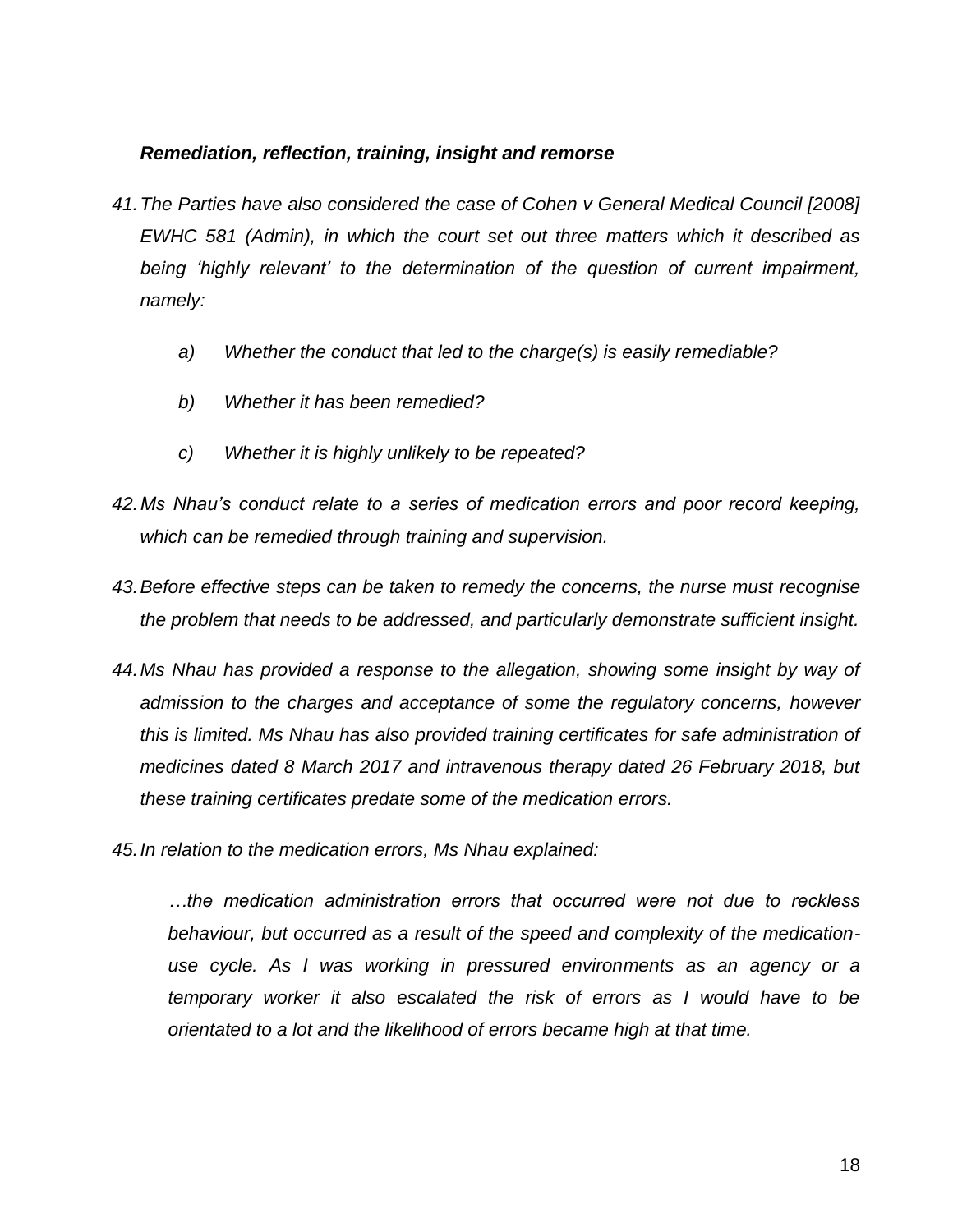- *a) I have since adapted to identify more stable work environments that help me deliver a good quality of care and safe service to my patients. Hence the last incident mentioned is over a year ago in May 2018. I have since stayed up to date with training on medication and ensuring that patient safety is even more paramount than I had previously held that value.*
- *b) I have also stayed up to date with eye tests and wearing correct glasses for my eye needs. I have maintained good health in having check-ups and prioritising my own health status.*
- *c) (CLINICAL SUPERVISION) I have also adopted the mentorship on a regular consultation on matters regarding clinical skills with an identified clinical supervisor to monitor and challenge on my skills as a way of professional development. This also allows me on the basis of at least monthly to engage in reflective practise over my nursing capabilities and on an on going basis, improve on these nursing skills I have and becoming a better practitioner.*

*46.In relation to poor record keeping, Ms Nhau explained:*

- *a) Once again the pressures of working as an agency nurse and in highly pressured work places without the adequate resources on the ground were a contributory factor to my failings in being the good nurse that I am. I have since selected carefully were I work and have improved on my training, and ensuring that I am the best nurse I can be. I continue to stay committed in staying up to date with training, and furthering my evidence based care.*
- *b) I now have a consistent clinical supervisor which has helped a lot in my reflective practise and avoidance of errors and bettering my nursing as with that I am able to deal with any emerging issues as they will be happening, which would be also a reason you would note the complaints cease from May 2018, even though I have continued to practise. This is evident I am improving and the matters were adequately addressed and as a nurse who is only human I have made the correct measures in improving myself.*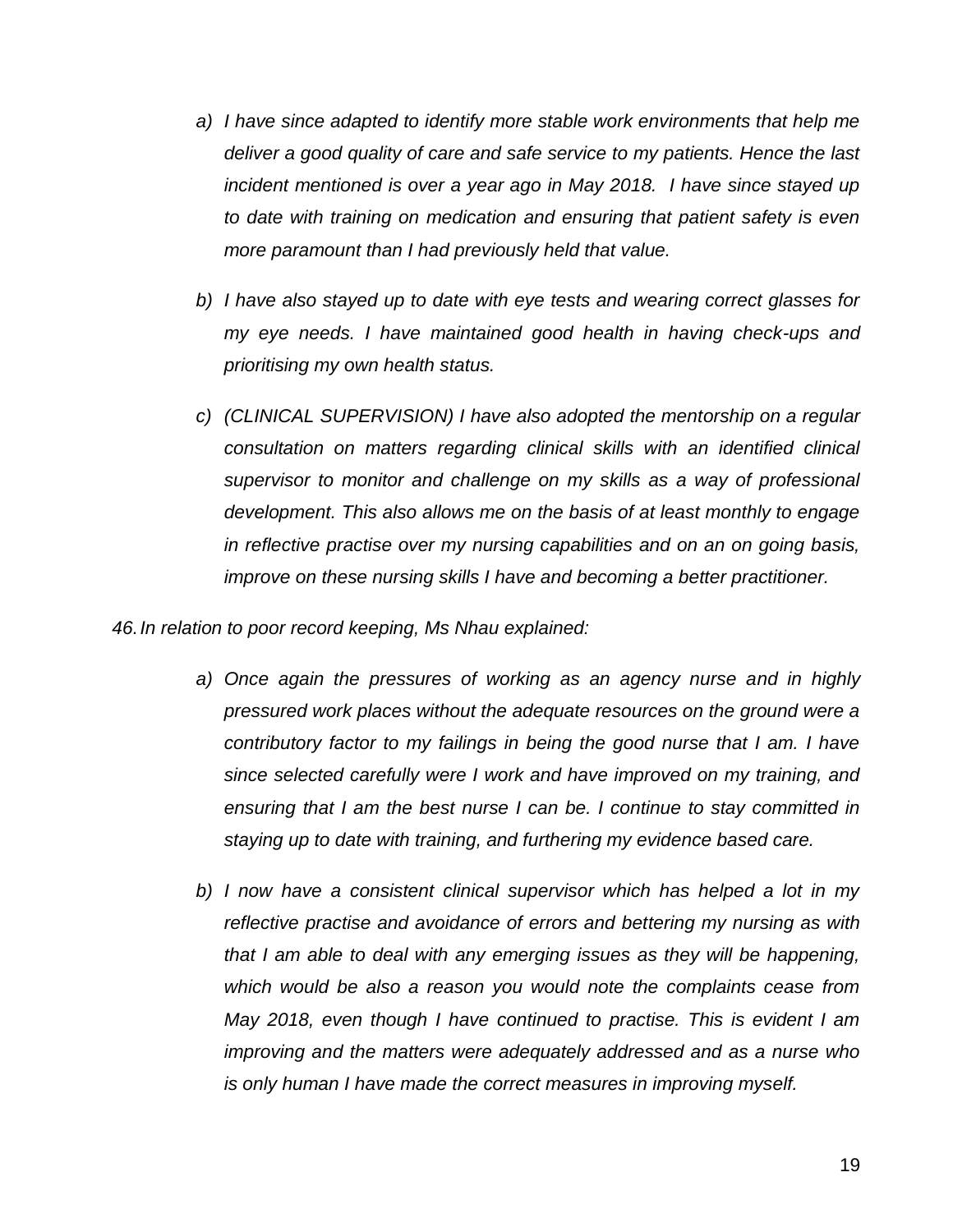*47.On 10 December 2021, Ms Nhau provided a reflective statement on caring for a diabetic patient. Ms Nhau explained:*

*The knowledge of understanding diabetic condition is of paramount importance in looking after diabetic patients and careering for those individuals with diabetic conditions.* 

*[…]*

*The knowledge through discussions with the supervisor also highlights on the importance of the weekly calibration of the glucometer as they sometimes fail and gives wrong readings. Wrong readings is a risk in better treatment and could result in wrong doses administered to those patient on insulin sliding scale for example.*

*There are so many types of insulin and it is important to counter check with the BNF* so as to have an overview as some are long acting and others have an *immediate effect. The knowledge will assist the person administering to lookout on whether the person has eaten or whether they are well in case they have got an underlying infection.*

- *48.In her reflective statement, Ms Nhau also explained how she would change or improve as a result:*
	- *1) Continue learning development makes me a safe practitioner to the people which I care for. The knowledge around diabetic managements give me an insight on the implications of poor practice and therefore makes me to strive to provide good care.*
	- *2) Safe practice promotes trust from both the people I care for, their families and my work colleagues.*
	- *3) When my work colleagues trusts me, professionalism is promoted and therefore there is respect in one another.*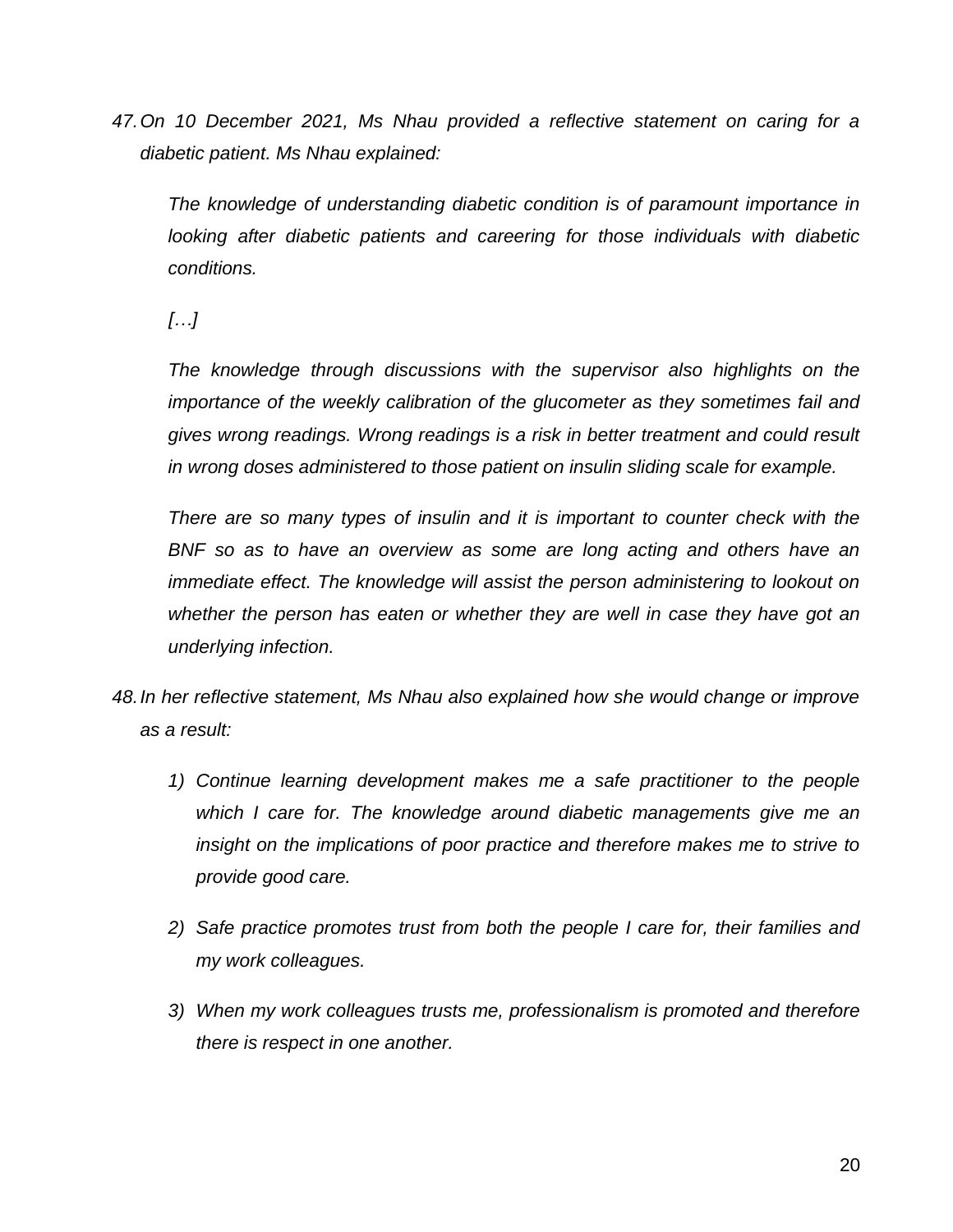*According to the NMC code of practice, I will thrive to prioritise people, both the*  patients which I would look after, their families and the work colleagues which I *could work with. I will continue to study and research on updated skills so that I could be effective in my job. I will do risk assessment before I do a nursing task. This will enable me to have insight of my limitation to seek help so as to enhance safety. I would ask my mentor or supervisors for guidance. I adhere to act professional by respecting the people which I care for and my colleagues which I work with in all my work conducts.*

- *49.On 20 December 2021, Ms Nhau provided three additional reflective statements, one on working in different environments as an agency worker, a second statement on the administration of IV medications and subcutaneous medication, and a third statement on the prevention of falls.*
- *50.In her reflective statement on her previous experience as an agency worker, Ms Nhau explained:*

*Before I joined my current employer [Barchester Group of Nursing Homes ('Barchester Group') at Lakeside Care Home], I was working as an agency worker as a transient member but not necessarily part of a team. This type of work style has resulted into many disadvantages which could have been a result to poor practice. The other areas which were looked into was the area for infection control and also that of the dignity of the people we look after.* 

*The thoughts and feeling resulted in me to reflect and desire to do the right things when areas of poor practice were highlighted to me.* 

*I thereby started by realising that moving from area of practice now and again, was not working for me as I continuously received little if any induction, historic and opaque feedback of practice issues but with limited support to address such matters hence I sought to work in a fulltime employment with an employer.*

*51.Ms Nhau has also explained what she is doing to ensure that she is a safe practitioner:*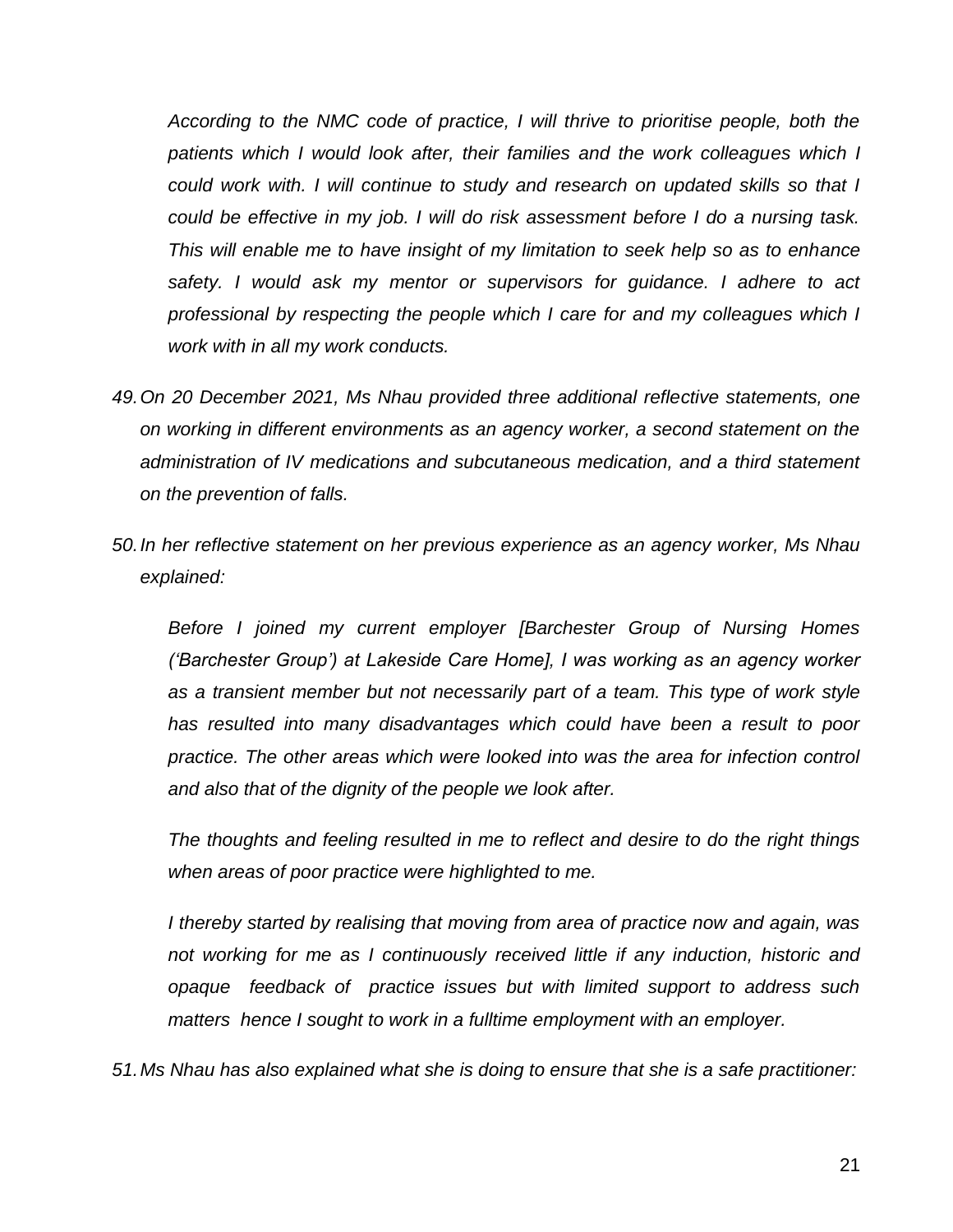- *1) I have realised I work more effectively in a team building environment hence I secured a full time employment with [Barchester Group].*
- *2) I have since engaged on an on-going learning programme with a mentor. We have discussed about all the errors on case No 063552. The learning programme is helping me to build my confidence as a nurse hence be an effective team member and colleague. For people in my care, I am striving to always be the safe practitioner. This includes understanding my accountabilities when things do not always go right in clinical practise:*
	- *a. Before I joined this company, I was working as an agency worker as a transient member but not necessarily part of a team.*
	- *b. I identified agency working is a disadvantage to me due to various changes of working environments which do not allow you to work and integrate into a team.*
	- *c. I have also identified that errors could occur and they need to be reported with candour then followed up. At all times I must be transparent and be open to report myself and others and participate positively so as to maintain safety. You don't get this opportunity as an agency worker.*
	- *d. The full-time employment provides for safe practice because of the support systems which are in place.*
- *3) I have stopped feeling nervous of reporting myself if I make an error in my practice.*
- *4) In terms of medication administrations and management, I have undertaken further medication training in respect of essential principles of safe medication administration and continue to do so in my supervisions.*
- *5) I have also stopped to be defensive and realised the benefit of error management principles.*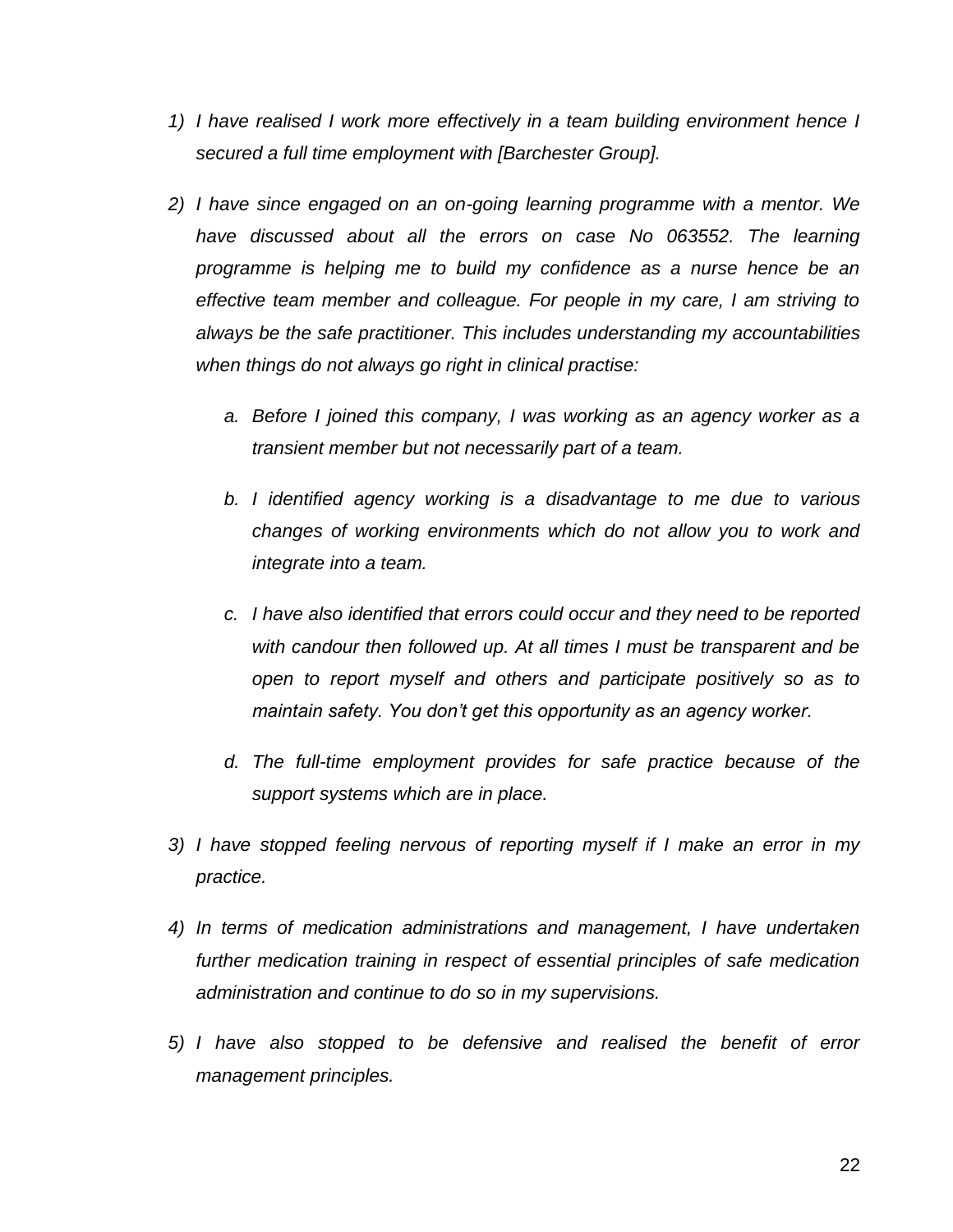- *6) I have adhered to the code of practice and fully understand the benefit of being proactive in learning and development and continuing to stay up to date in my knowledge.*
- *7) I have benefitted in my practise from being proactive on medication scrutiny and I see this as an opportunity to discuss practise and learn.*
- *52.Ms Nhau has also explained that she 'will continue to practice safely in regard to medication administration and all aspects of care management by periodic meetings with my mentor.'*
- *53.Although Ms Nhau has explained what she has been doing and will do to ensure that the same or similar misconduct does not happen again, she has not accounted for what she could have done differently or shown insight into the potential harm and impact on patients, her colleagues, the public and the nursing profession as a result of her actions.*

### *Public protection impairment*

*54.The Parties agree that there remains a significant risk of repetition, and a real risk of significant harm to patients, if the same or similar conduct occurred again. As such, a finding of current impairment is therefore necessary on the grounds of public protection.* 

### *Public interest impairment*

- *55.The Parties agree that a finding of impairment is necessary on public interest grounds.*
- *56.In Council for Healthcare Regulatory Excellence v (1) Nursing and Midwifery Council (2) Grant [2011] EWHC 927 (Admin) at paragraph 74 Mrs Justice Cox commented that:*

*"In determining whether a practitioner's fitness to practise is impaired by reason of*  misconduct, the relevant panel should generally consider not only whether the *practitioner continues to present a risk to members of the public in his or her current*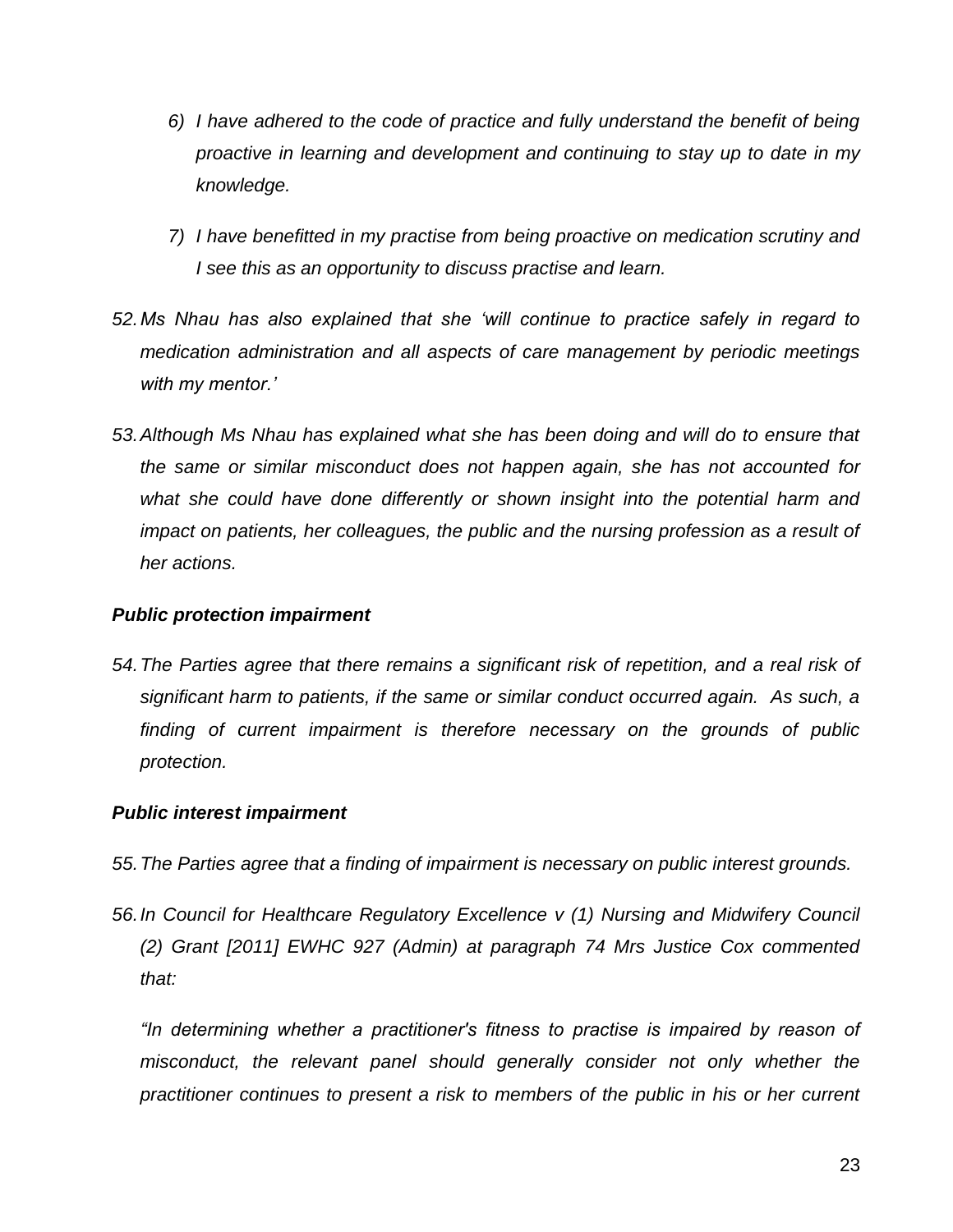*role, but also whether the need to uphold proper professional standards and public confidence in the profession would be undermined if a finding of impairment were not made in the particular circumstances."*

- *57.The Parties agree that the misconduct in this case is so serious, that a finding of impairment on the basis of public interest is required. Such a public declaration would assist in repairing the damage to the reputation of the profession caused by Ms Nhau's misconduct. Therefore, in accordance with the comments of Mrs Justice Cox, this is a case where a finding of current impairment is required to declare and uphold proper professional standards and public confidence, and protect the reputation of the nursing profession.*
- *58.The Parties agree that Ms Nhau's fitness to practice is impaired on public protection and public interest grounds.*

## *Sanction*

- *59.The Parties have considered all sanction options open to the panel, starting with the least restrictive sanction, and agree that the appropriate sanction in this case is 9 months conditions of practice order with a review, prior to expiry.*
- *60.In determining sanction the panel should have regard to the NMC's published sanctions guidance. The panel will be aware that the purpose of sanctions is not to be punitive but to protect the public interest it follows, as in the case of Bolton v Law Society [1993] EWCA Civ 32, that 'since the professional body is not primarily concerned with matters of punishment, considerations which would normally weigh in mitigation of punishment have less effect on the exercise of this kind of jurisdiction'.*

# *Aggravating and mitigating features*

- *61.The panel may consider the aggravating features in this case are:*
	- *Repetition of conduct over a sustained period of time;*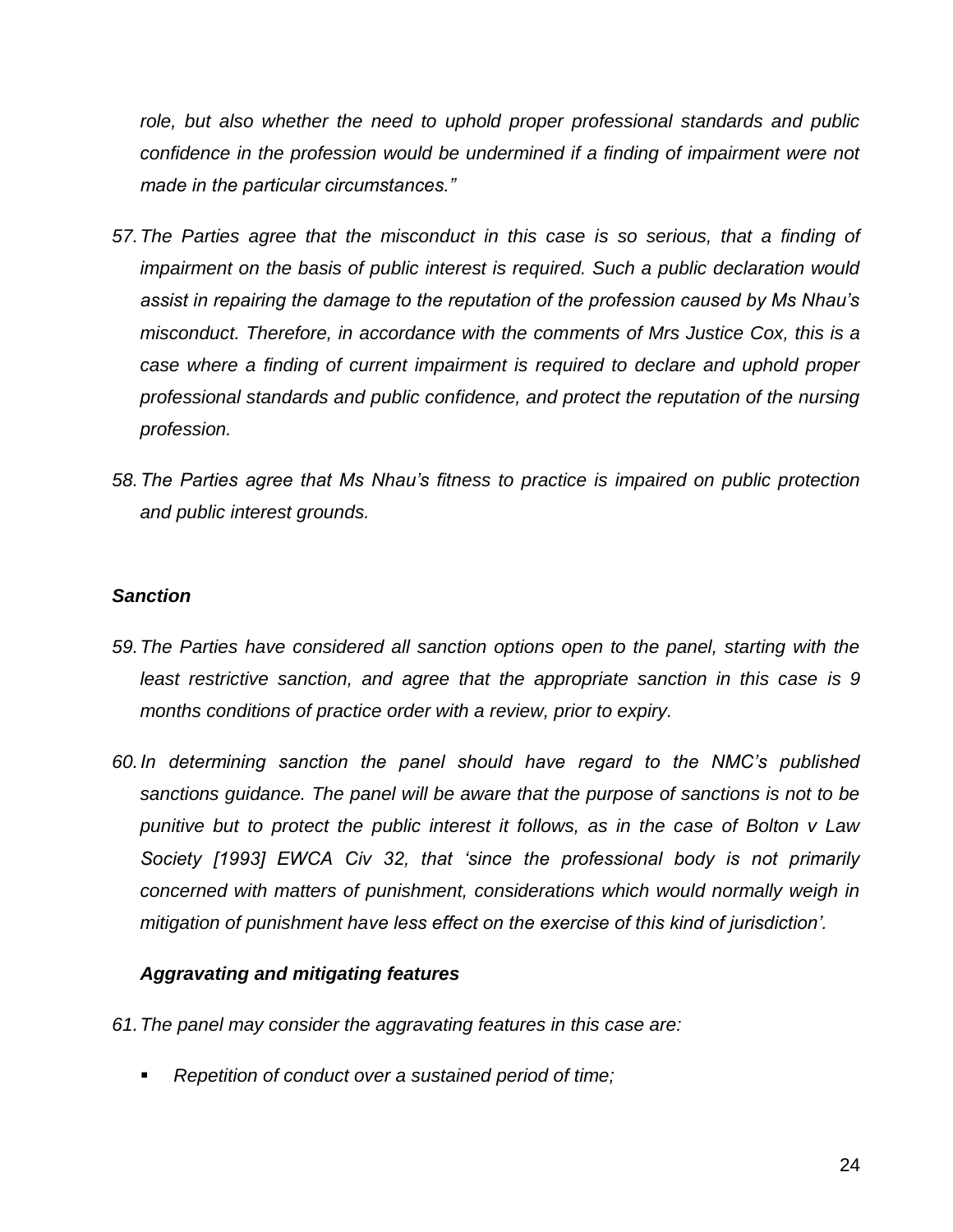- *Conduct which put patients at risk of suffering harm; and*
- *Lack of full insight into failings and lack of remediation.*

*62.The panel may consider the mitigating factors in this case are as follows:*

- *Ms Nhau accepted some of the allegations at the time of the incident.*
- *There is no evidence of a repeat of the misconduct. Ms Nhau has worked for 3 years since the incidents without any concerns or issues raised.*

# *Type of sanction*

- *63.Taking no further action or imposing a Caution Order would not be an appropriate disposal as neither would mark the serious nature of the misconduct. Furthermore, action is warranted in order to maintain trust in nurses and promote and maintain proper professional standards and conduct.*
- *64.The Parties agree that a Conditions of Practice Order is appropriate in this case. There is identifiable areas of practice to remediate, no evidence of harmful deep-seated personality or attitudinal problems, and patients would not be put in danger as a result of the conditions and it would sufficiently protect the public in this case.*
- *65.The Parties agree and recommends the following conditions:*
	- *1) You must not work or otherwise providing nursing services:* 
		- *a) as the sole nurse on duty;*
		- *b) through an agency or as a bank nurse.*
	- *2) At any time that you are employed or otherwise providing nursing services, to place yourself and remain under the supervision of a workplace line manager or supervisor nominated by your employer. Such supervision must consist of*
		- *a) working at all times on the same shift as, but not necessarily under the direct observation of a registered nurse;*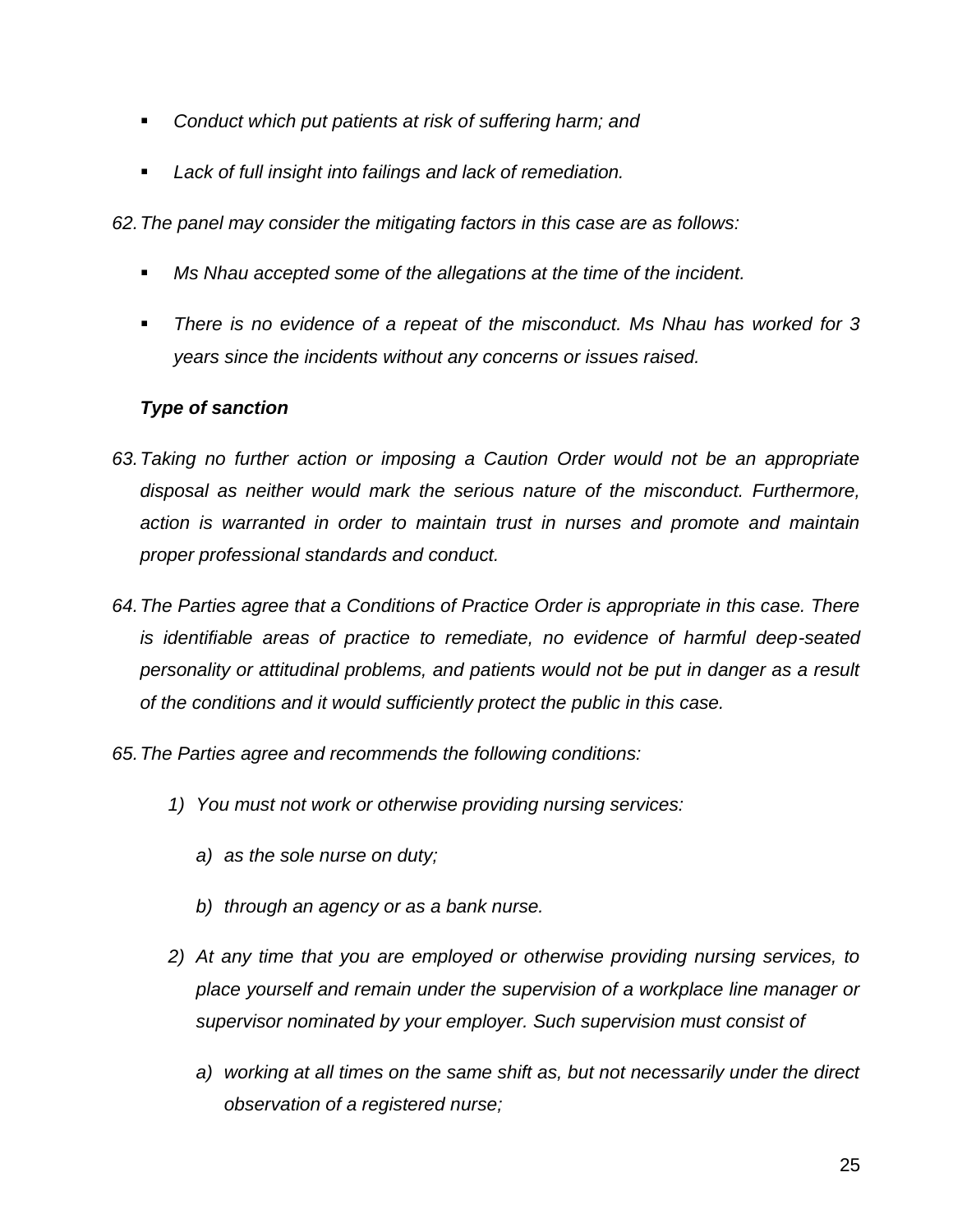- *b) to complete medication rounds only when under the direct supervision of another registered nurse until such time that you are deemed competent by a nurse of grade 6 or above, to undertake them independently;*
- *3) You must keep a personal development log every time you undertake medication administration and management. The log must:*
	- *a) Contain the dates that you carried out medication administration and management;*
	- *b) Be signed by the nurse who directly supervised you each time;*
	- *c) Contain feedback from the nurse who directly supervised you each time;*
- *4) Within 14 days of being deemed competent, you will provide to the NMC evidence that your medication competency has been achieved by:*
	- *a) sending a report from your line manager or supervisor setting out the standard of your supervised medication rounds;*
	- *b) Send a copy of the personal development log;*
- *5) Within 14 days of commencing your employment, to work with your line manager or supervisor (or their nominated deputy) to create a personal development plan ('PDP') designed to address the concerns relating to medicines management in the following areas of your practice:*
	- *a) Medication administration;*
	- *b) Use of Controlled Drugs;*
	- *c) Safe storage and disposal of medication;*
	- *d) Record keeping.*
- *6) To forward to the NMC a copy of your PDP within 14 days from the date on which your PDP is created.*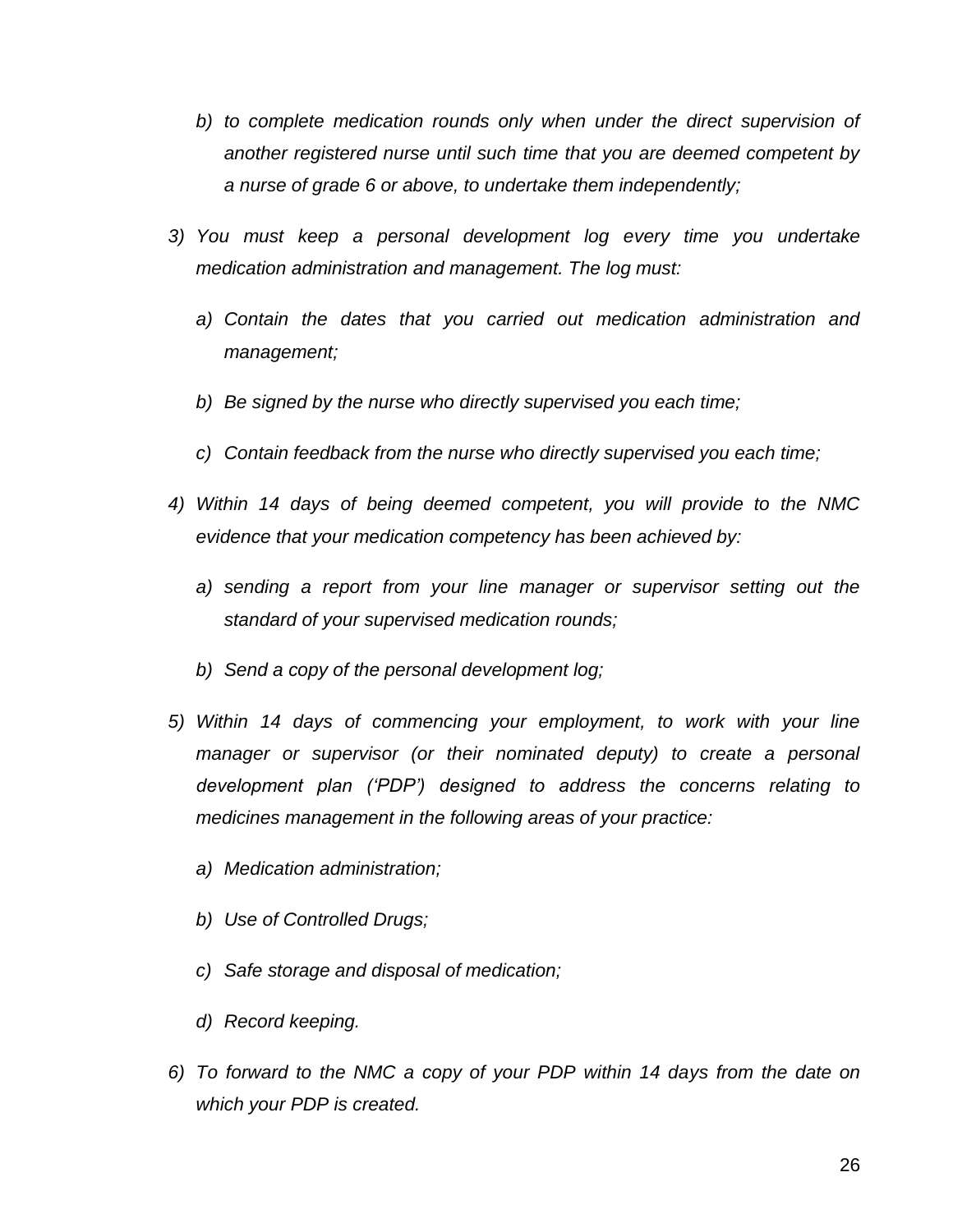- *7) To meet every month of your employment with your workplace line manager or supervisor to discuss your performance and progress towards your PDP;*
- *8) To send an overall report from your line manager or supervisor setting out the standard of your performance and your progress towards achieving the aims set out in your PDP:*
	- *a) every six months;*
	- *b) 14 days before any review hearing.*
- *9) To write a reflective statement commenting on each charge, including its impact on patients, colleagues, the public and the profession, outlining what about your conduct was exactly wrong and what you would do differently in the future. You must provide a copy of this reflection to the NMC 14 days prior to any review hearing.*
- *10)Keeping us informed about where you are working by:*
	- *a) telling us within seven days of accepting any nursing appointments and providing us with contact details of the employer.*
	- *b) telling us within seven days when you leave or stop working for an employer.*
	- *c) giving us the name and contact details of the individual or organisation offering the post, employment or course of study within seven days of accepting any post or employment requiring registration with us, or any course of study connected with nursing or midwifery.*
	- *d) giving us the name and contact details of the individual or organisation within seven days of entering into any arrangements required by these conditions.*
- *11)Immediately telling the following parties that you have agreed to these conditions under the NMC fitness to practise procedures, and disclosing the conditions to them:*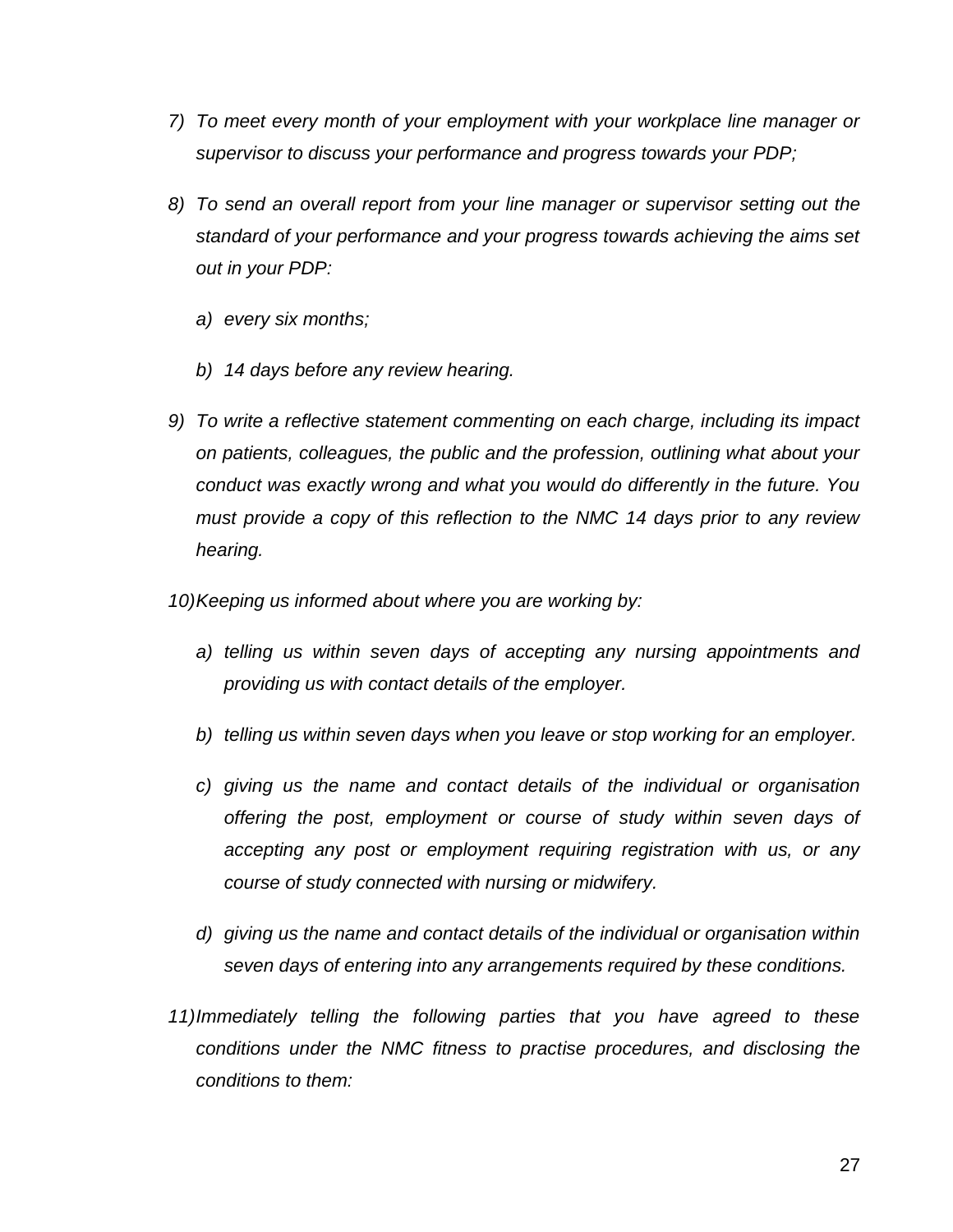- *a) any organisation or person employing, contracting with, or using you to undertake nursing work;*
- *b) any agency you are registered with or apply to be registered with (at the time of application) to provide nursing services;*
- *c) any prospective employer (at the time of application) where you are applying for any nursing appointment;*
- *d) any educational establishment where you are undertaking a course of study connected with nursing or midwifery, or any such establishment to which you apply to take such a course (at the time of application).*
- *12)Telling us about any clinical incidents you are involved in, any investigations started against you and/or any disciplinary proceedings taken against you within seven days of you being made aware of them.*
- *13)Allowing us to share, as necessary, information about the standard of your performance, your compliance with and progress towards completing these conditions with any employer, prospective employer, any educational establishment and any other person who is or will be involved in your retraining and supervision.*
- *66.A 9 months conditions of practice order with a review will provide Ms Nhau the opportunity to remediate her actions and evidence a period of safe and effective practice. There are identifiable areas of Ms Nhau's practice which can be remedied with training, reflection and relevant supervision, and 9 months will provide sufficient time for Ms Nhau demonstrate the she has remediated her actions and can consistently practise safely as a registered nurse. A review prior to the expiry of the sanction will allow the panel consider whether the order remains necessary.*
- *67.The Parties agree that suspension order or a striking off order would not be appropriate at this time given the mitigating features identified in this case and the concerns are not so serious to require a more serious sanction.*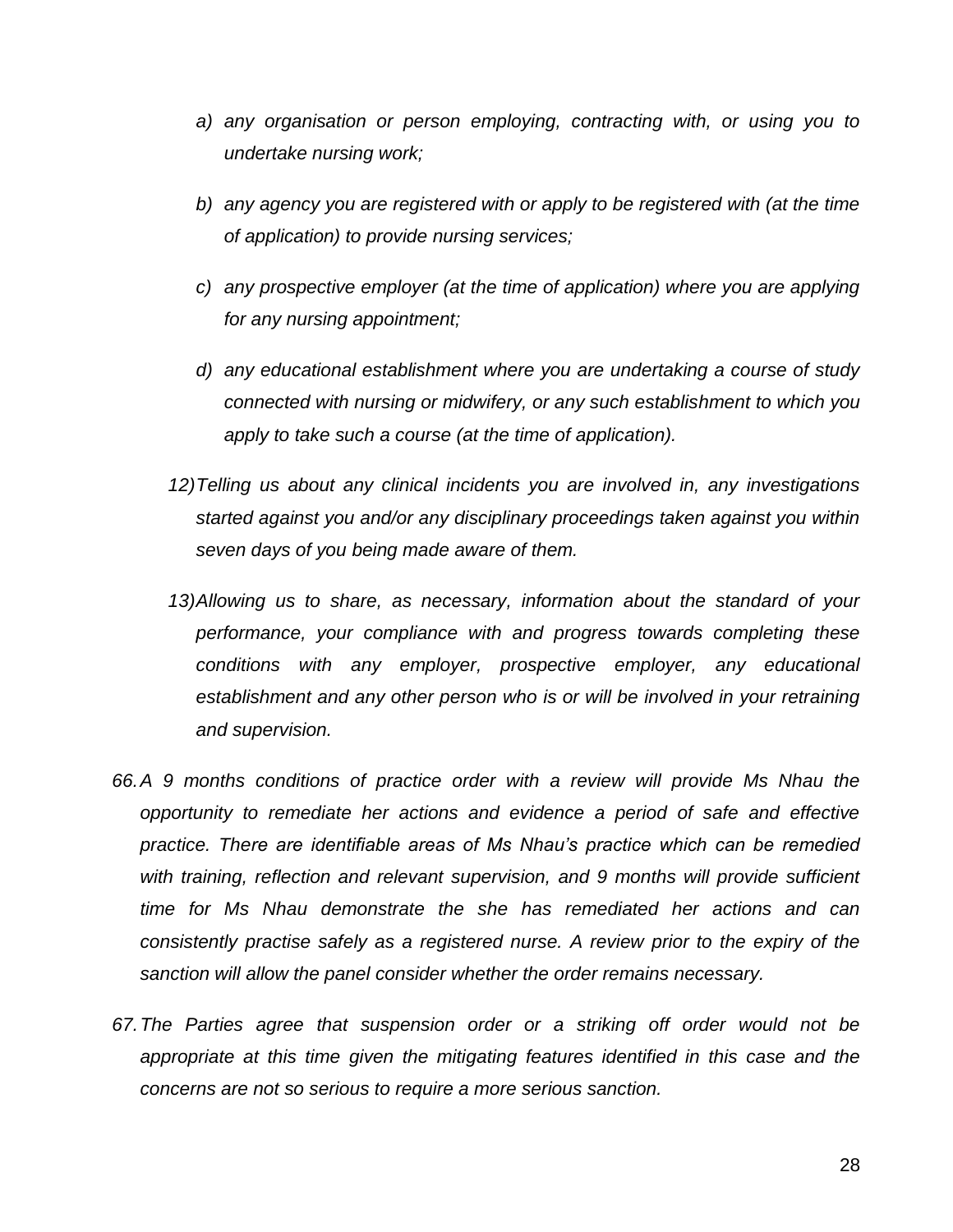*68.In these circumstances, the Parties agree that a 9 months conditions of practice order with review, is both proportionate and appropriate to mark the serious nature of the misconduct and to protect the public.*

### *Interim order*

- *69.An interim order is required in this case. The interim order is necessary for the protection of the public and is otherwise in the public interest for the reasons given above. The interim order should be for a period of 18 months in the event Ms Nhau seeks to appeal against the panel's decision. The interim order should take the form of an interim conditions of practice order and should mirror the sanction imposed by the panel.*
- *70.The parties understand that this provisional agreement cannot bind a panel, and that the final decision on findings impairment and sanction is a matter for the panel. The*  parties understand that, in the event that a panel does not agree with this provisional *agreement, the admissions to the charges and the agreed statement of facts set out above, may be placed before a differently constituted panel that is determining the allegation, provided that it would be relevant and fair to do so.*
- *71.I Elizabeth Nhau I am happy to agree to receive short notice of the hearing that has been scheduled. Thank you in advance and said previously my General Manager [Ms 1] will attend and represent me with the planned CPD."*

Here ends the provisional CPD agreement between the NMC and Ms Nhau. The provisional CPD agreement was signed by Ms Nhau on 15 February 2022 and the NMC on 23 February 2022.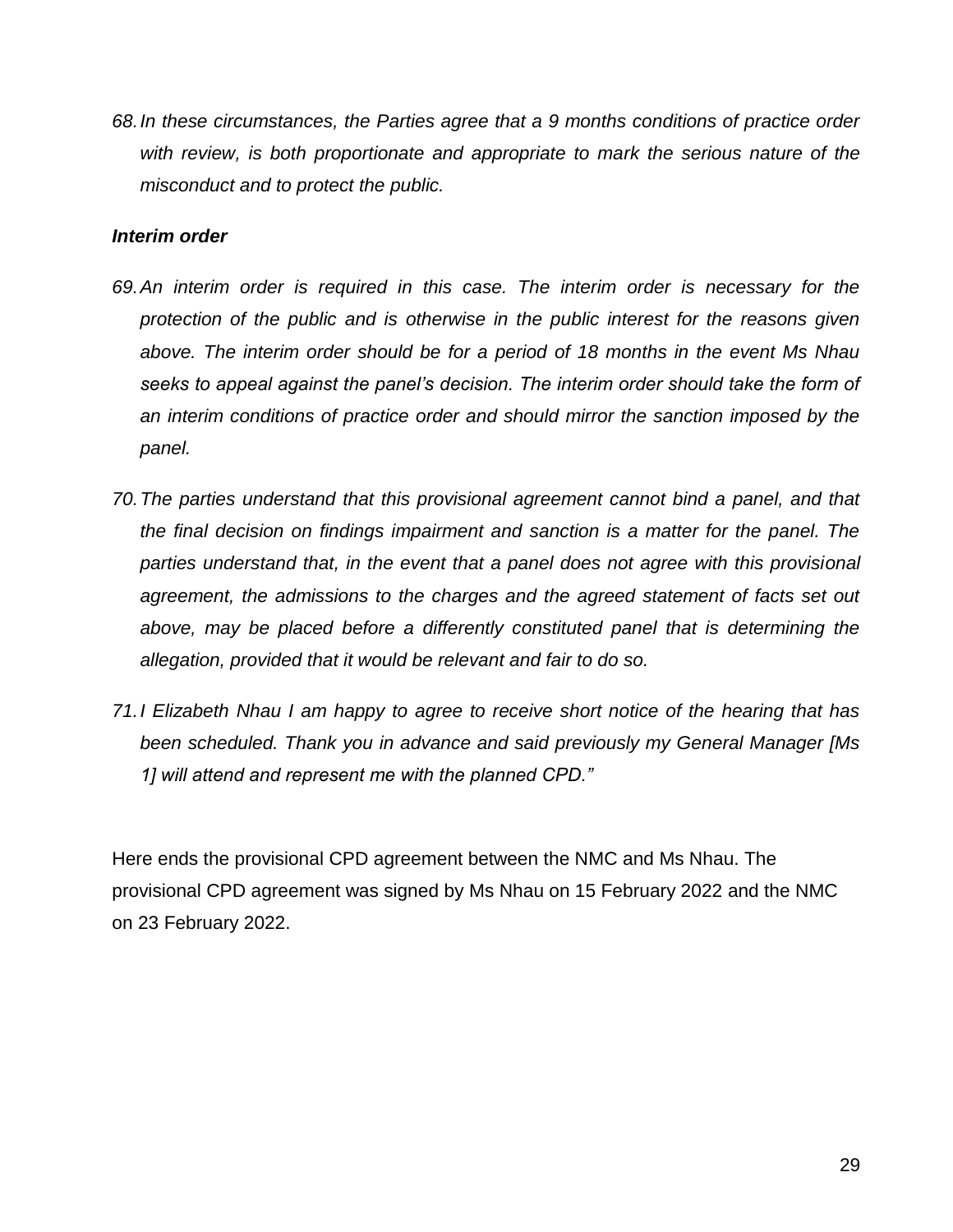# **Decision and reasons on the CPD**

The panel decided to accept the CPD.

The panel heard and accepted the legal assessor's advice. Mr Segovia referred the panel to the 'NMC Sanctions Guidance' (SG) and to the 'NMC's guidance on Consensual Panel Determinations'. He reminded the panel that they could accept, amend or reject the provisional CPD agreement reached between the NMC and Ms Nhau. Further, the panel should consider whether the provisional CPD agreement would be in the public interest. This means that the agreement must ensure that there is an appropriate level of public protection, that public confidence in the professions and the regulatory body is maintained, and that proper standards of conduct and behaviour are declared and upheld.

The panel noted that Ms Nhau admitted the facts of the charges. Accordingly the panel was satisfied that the charges are found proved by way of Ms Nhau's admissions, as set out in the signed provisional CPD agreement and that those admissions amounted to misconduct.

### **Decision and reasons on misconduct and impairment**

In making its decision on misconduct, the panel had regard to the specific sections of The Code: Professional standards of practice and behaviour for nurses and midwives (2015) ('the Code'). It determined that the sections of the Code as set out in the CPD agreement were applicable in this case, specifically:

### **"1 Treat people as individuals and uphold their dignity**

To achieve this, you must:

1.2 make sure you deliver the fundamentals of care effectively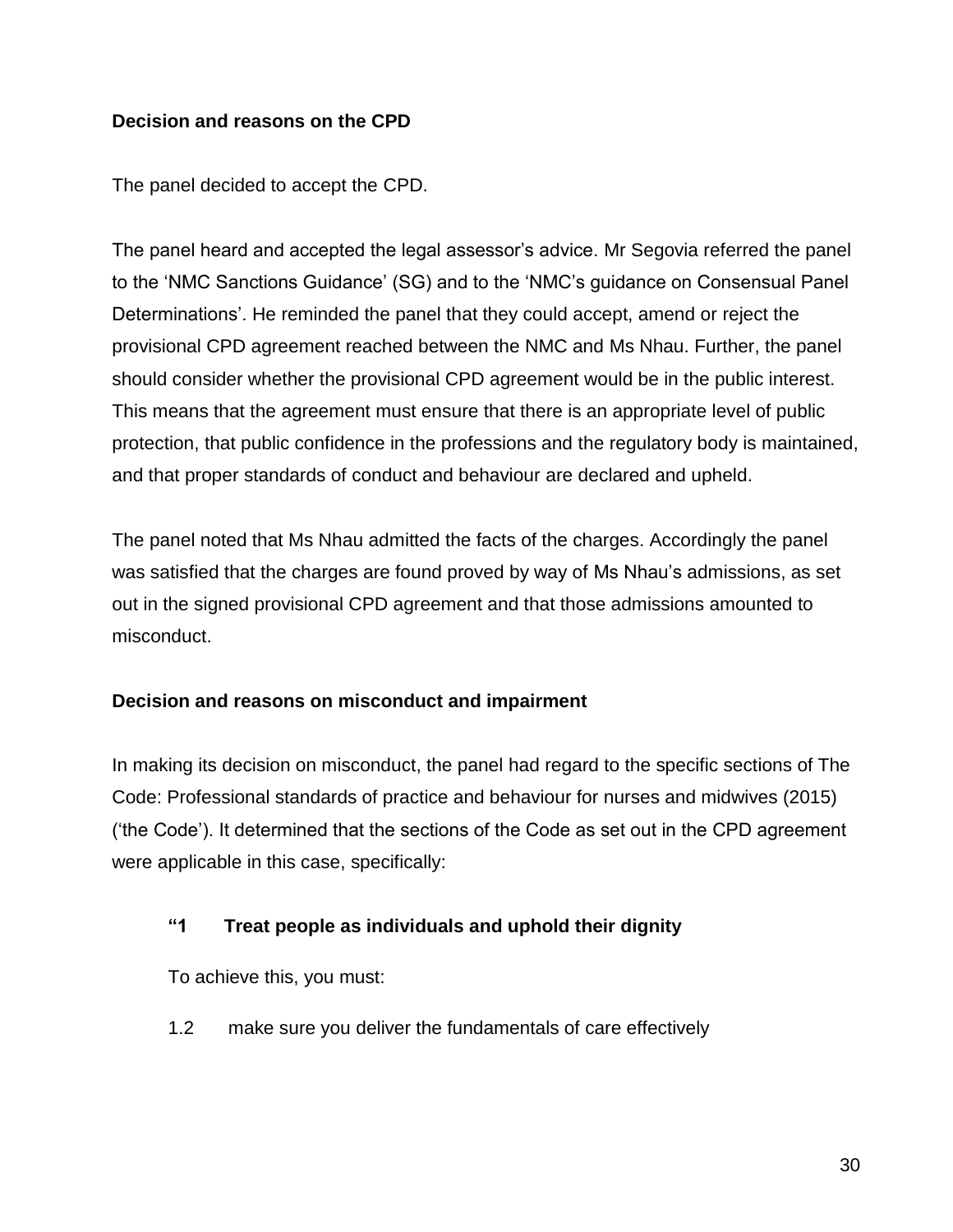1.4 make sure that any treatment, assistance or care for which you are responsible is delivered without undue delay

# **3 Make sure that people's physical, social and psychological needs are assessed and responded to**

To achieve this, you must:

3.1 pay special attention to promoting wellbeing, preventing ill health and meeting the changing health and care needs of people during all life stages

### **8 Work cooperatively**

To achieve this, you must:

8.6 share information to identify and reduce risk

## **10 Keep clear and accurate records relevant to your practice**

To achieve this, you must:

- 10.1 complete all records at the time or as soon as possible after an event, recording if the notes are written some time after the event
- 10.3 complete all records accurately and without any falsification, taking immediate and appropriate action if you become aware that someone has not kept to these requirements

### **20. Uphold the reputation of your profession at all times**

To achieve this, you must:

20.1 keep to and uphold the standards and values set out in the Code."

Whilst the panel noted that breaches of the Code do not automatically warrant a finding of misconduct, it considered that Ms Nhau's actions fell far below the standards expected of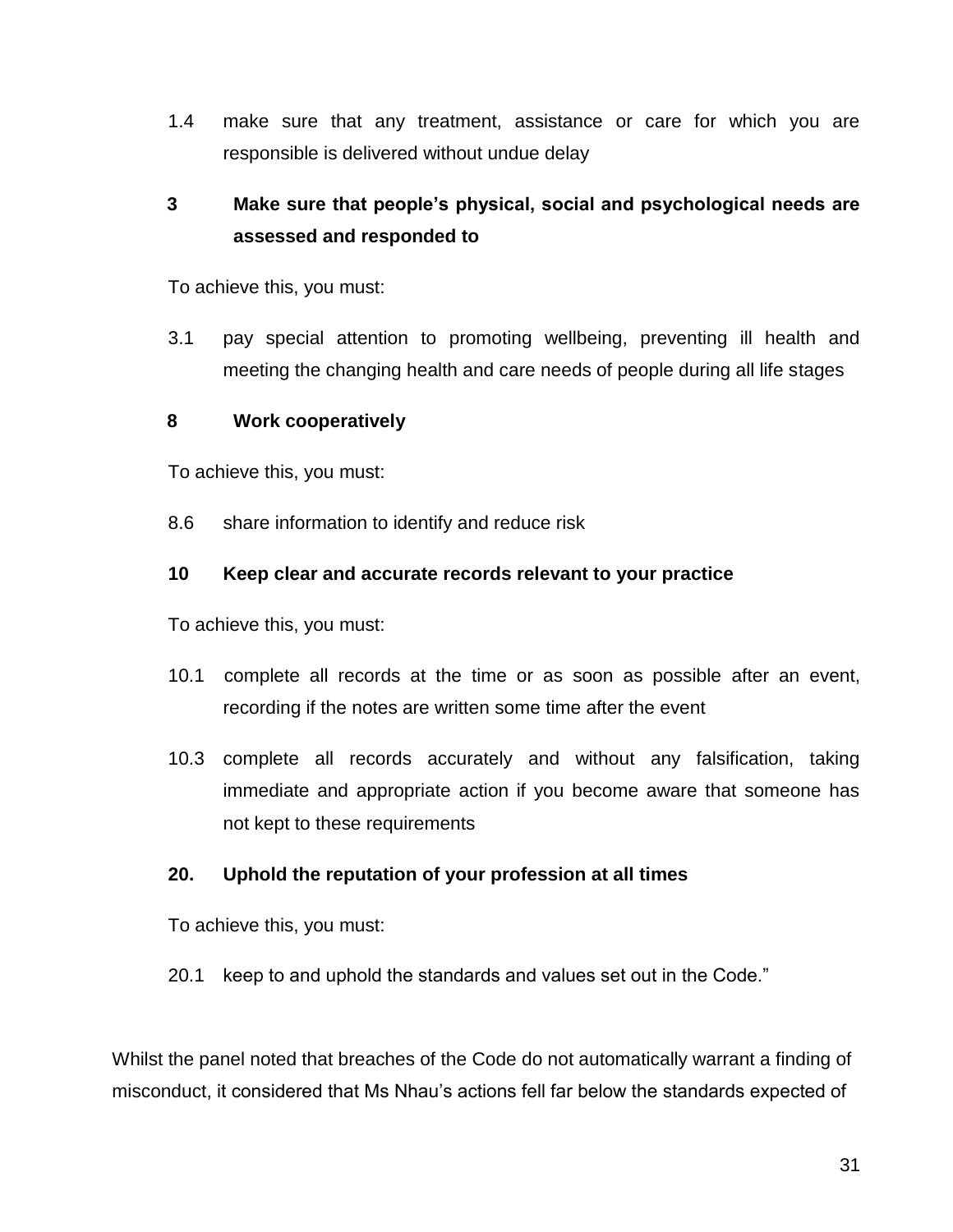a registered nurse. They were sufficiently serious to amount to misconduct as they were wide ranging, involving breaches of fundamental aspects of nursing, occurred over an extended period of time, involved multiple patients and had the potential to cause serious patient harm. In this respect the panel endorsed paragraphs 28 to 34 of the provisional CPD agreement.

The panel then went on to consider whether Ms Nhau's fitness to practise is currently impaired. Whilst acknowledging the agreement between the NMC and Ms Nhau, the panel has exercised its own independent judgement in reaching its decision on impairment.

In its consideration of impairment, the panel had regard to Dame Janet Smith's Fifth Shipman Report:

*'Do our findings of fact in respect of the doctor's misconduct, deficient professional performance, adverse health, conviction, caution or determination show that his/her fitness to practise is impaired in the sense that s/he:*

- *a) has in the past acted and/or is liable in the future to act so as to put a patient or patients at unwarranted risk of harm; and/or*
- *b) has in the past brought and/or is liable in the future to bring the medical profession into disrepute; and/or*
- *c) has in the past breached and/or is liable in the future to breach one of the fundamental tenets of the medical profession; and/or*
- *d) ...'*

The panel was of the view that the first three limbs of this test were engaged. It considered that Ms Nhau's misconduct, which involved serious medication errors, put patients at an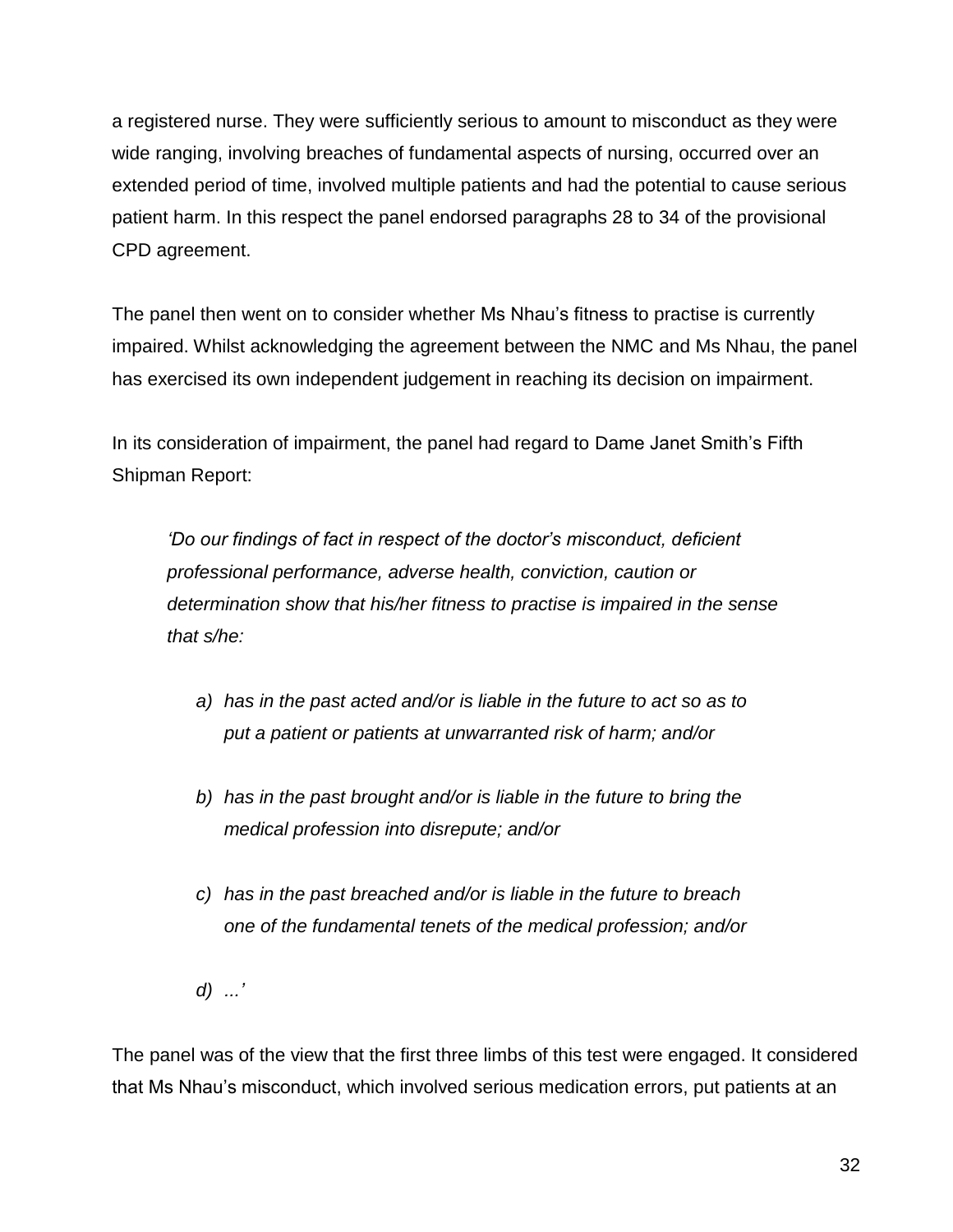unwarranted risk of harm and has the potential to cause harm in the future. Furthermore, the panel determined that Ms Nhau's actions in this regard brought the profession into disrepute and breached fundamental tenets of the nursing profession, to prioritise people, practise effectively, and preserve safety.

The panel also had regard to the case of *Cohen v General Medical Council* [2008] EWHC 581 (Admin)*,* in which the court set out three matters which it described as being '*highly relevant'* to the determination of current impairment:

- *'(a) Whether the conduct that led to the charge(s) is easily remediable?*
- *(b) Whether it has been remedied?*
- *(c) Whether it is highly unlikely to be repeated?'*

It was the view of the panel that Ms Nhau's conduct is capable of remediation. It noted that the concerns in this case relate to medication errors which can be addressed by training and supervision.

In respect of whether Ms Nhau's conduct has been remediated, the panel had regard to the training certificates for safe administration of medicines dated 8 March 2017 and intravenous therapy dated 26 February 2018. However, the panel noted that these training certificates predate some of the medication errors.

Further, the panel was of the view that whilst Ms Nhau explains her actions and does accept that she made mistakes, her insight is incomplete. It noted that Ms Nhau has not demonstrated what she could have done differently, nor has she shown insight into the potential harm and impact her actions could have had on patients, her colleagues, the public and the nursing profession.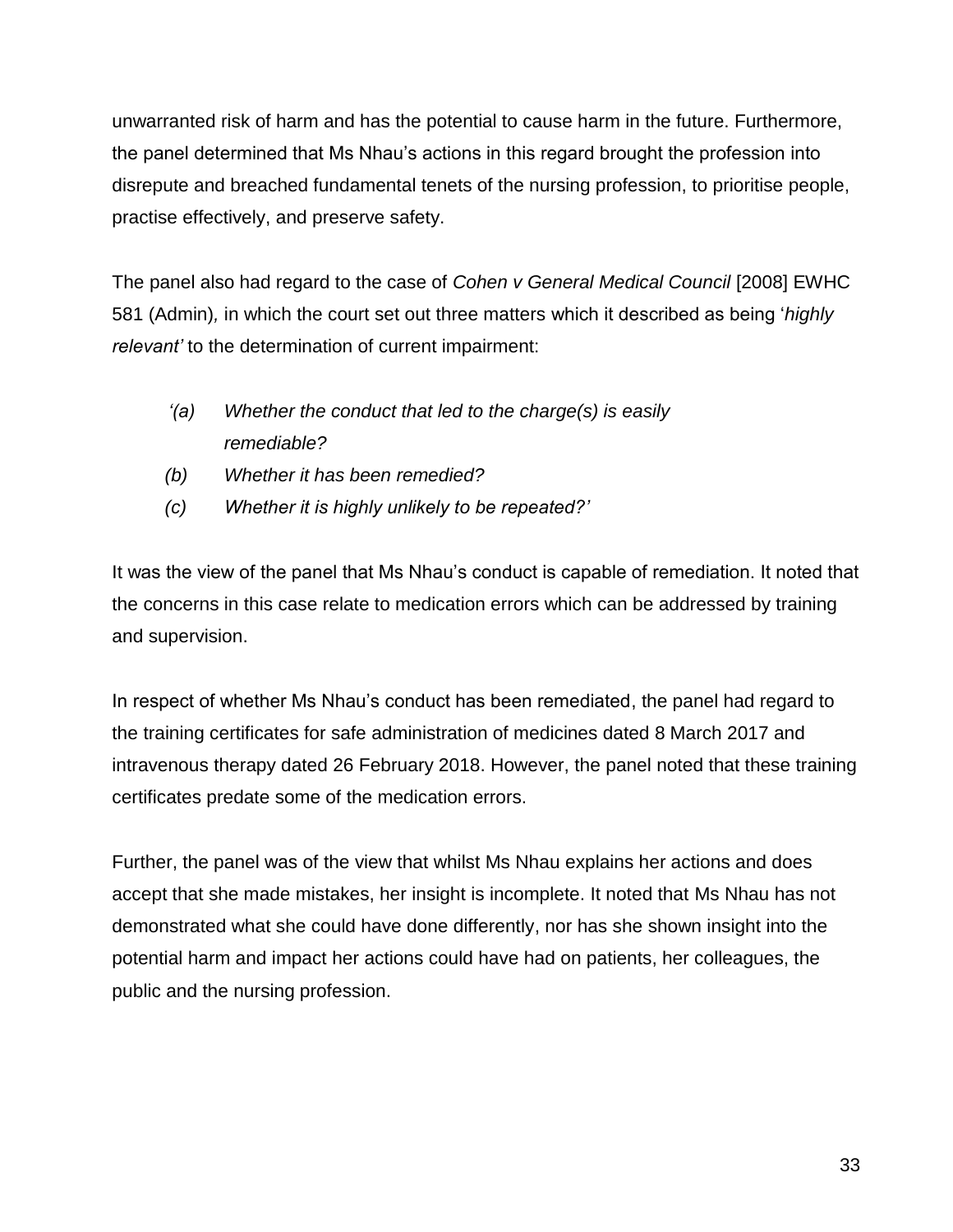The panel did bear in mind however, that Ms Nhau has engaged with the NMC and has made full admissions to the charges against her. She also accepts that her fitness to practise is impaired by reason of her misconduct.

Nevertheless, in light of her lack of full remediation and insight, the panel concluded that there is a risk of repetition in this case and that a finding of impairment is necessary on the grounds of public protection.

The panel was also of the view that a finding of impairment was in the public interest. It had regard to the need to uphold proper professional standards and public confidence in the profession, which would be undermined if a finding of current impairment were not made at this time.

As such, the panel endorsed paragraphs 35 to 59 of the provisional CPD agreement.

# **Decision and reasons on sanction**

Having found Ms Nhau's fitness to practise currently impaired, the panel went on to consider what sanction, if any, it should impose in this case. The panel has borne in mind that any sanction imposed must be appropriate and proportionate and, although not intended to be punitive in its effect, it may have such consequences. The panel had careful regard to the Sanctions Guidance ('SG'). The decision on sanction is a matter for the panel independently exercising its own judgement.

The panel took into account the following aggravating features:

- Repetition of conduct over a sustained period of time;
- **Conduct which put patients at risk of suffering harm; and**
- **Lack of full insight into failings and lack of remediation.**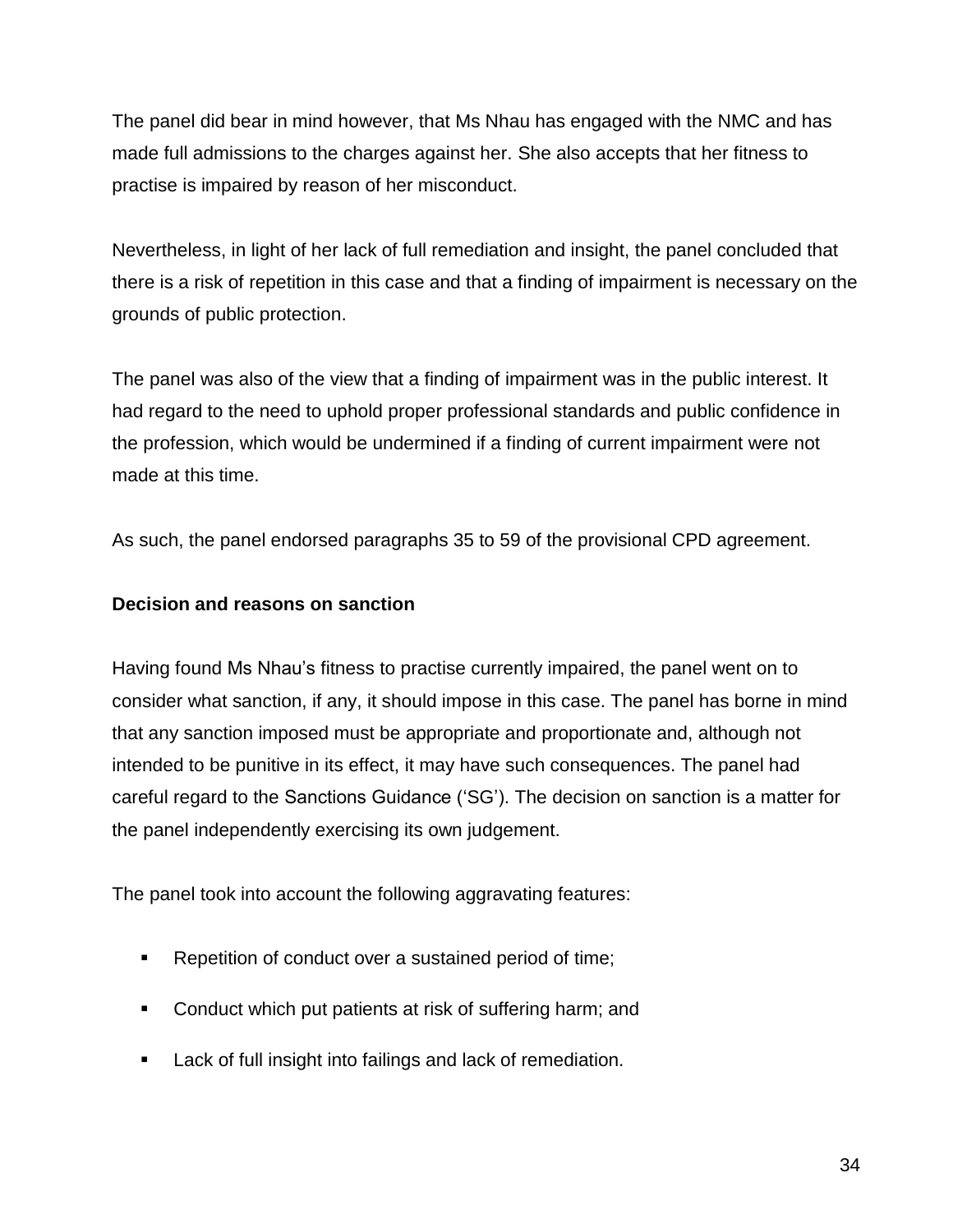The panel also took into account the following mitigating features:

- Ms Nhau accepted some of the allegations at the time of the incident.
- Ms Nhau has worked for 3 years since the incidents without any concerns or issues raised.

The panel first considered whether to take no action but concluded that this would be inappropriate in view of the seriousness of the case.

It then considered the imposition of a caution order but again determined that due to the seriousness of the case as well as the public protection issues identified, an order that does not restrict Ms Nhau's practice would not be appropriate in the circumstances. The panel decided that it would be neither proportionate nor in the public interest to impose a caution order.

The panel next considered whether placing conditions of practice on Ms Nhau's registration would be a sufficient and appropriate response. The panel was mindful that any conditions imposed must be proportionate, measurable and workable. It had regard to the Sanctions Guidance which sets out that a conditions of practice order may be suitable where there is:

- *No evidence of harmful deep-seated personality or attitudinal problems;*
- *Identifiable areas of the nurse or midwife's practice in need of assessment and/or retraining;*
- *No evidence of general incompetence;*
- *Potential and willingness to respond positively to retraining;*
- *Patients will not be put in danger either directly or indirectly as a result of the conditions;*
- *The conditions will protect patients during the period they are in force; and*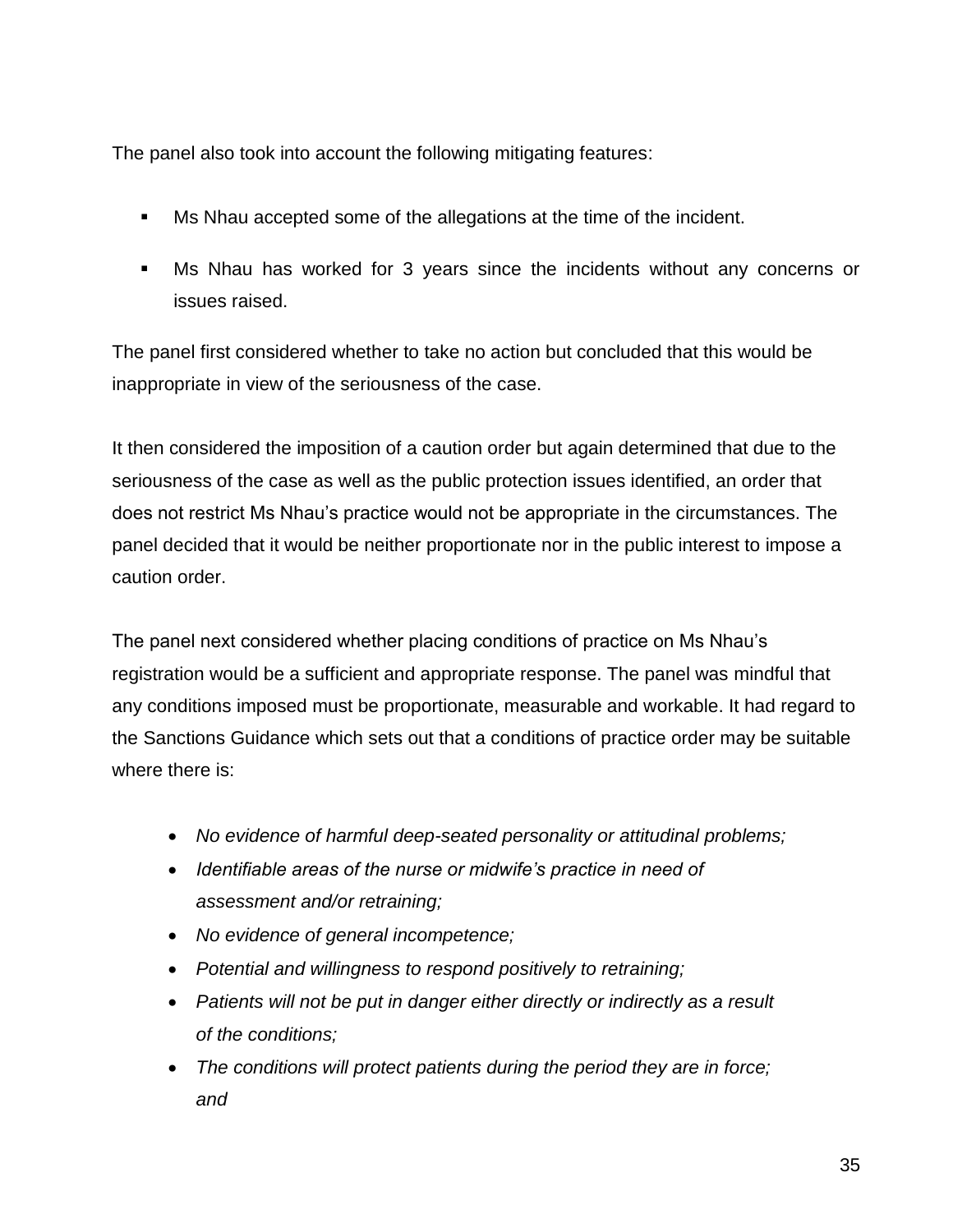*Conditions can be created that can be monitored and assessed.*

The panel determined that it would be possible to formulate appropriate and practical conditions which would address the failings highlighted in this case. It noted that Ms Nhau's misconduct relates to medication errors which can be addressed through retraining and supervision. In addition, whilst Ms Nhau's insight is incomplete, she has demonstrated a willingness to remediate the concerns in her practice. The panel was therefore satisfied that a conditions of practice order would adequately protect the public.

The panel was also of the view that it was in the public interest that, with appropriate safeguards, Ms Nhau should be able to return to practise as a nurse.

Balancing all of these factors, the panel agreed with the CPD that the appropriate and proportionate sanction is that of a conditions of practice order.

The panel was of the view that to impose a suspension order would be unduly punitive and would not be a reasonable response in the circumstances of this case.

It noted that Ms Nhau has engaged with the NMC, has admitted to all of the facts and that her fitness to practice is impaired, and has made some efforts to remediate her practice. Further, the panel noted that Ms Nhau's current employer appears to be supporting her in her practice.

Having regard to all of the above, the panel concluded that a conditions of practice order would mark the importance of maintaining public confidence in the profession and will send a clear message about the standards of practice required of a registered nurse to the public and the profession.

The panel agreed with the CPD that the following conditions are appropriate and proportionate in this case: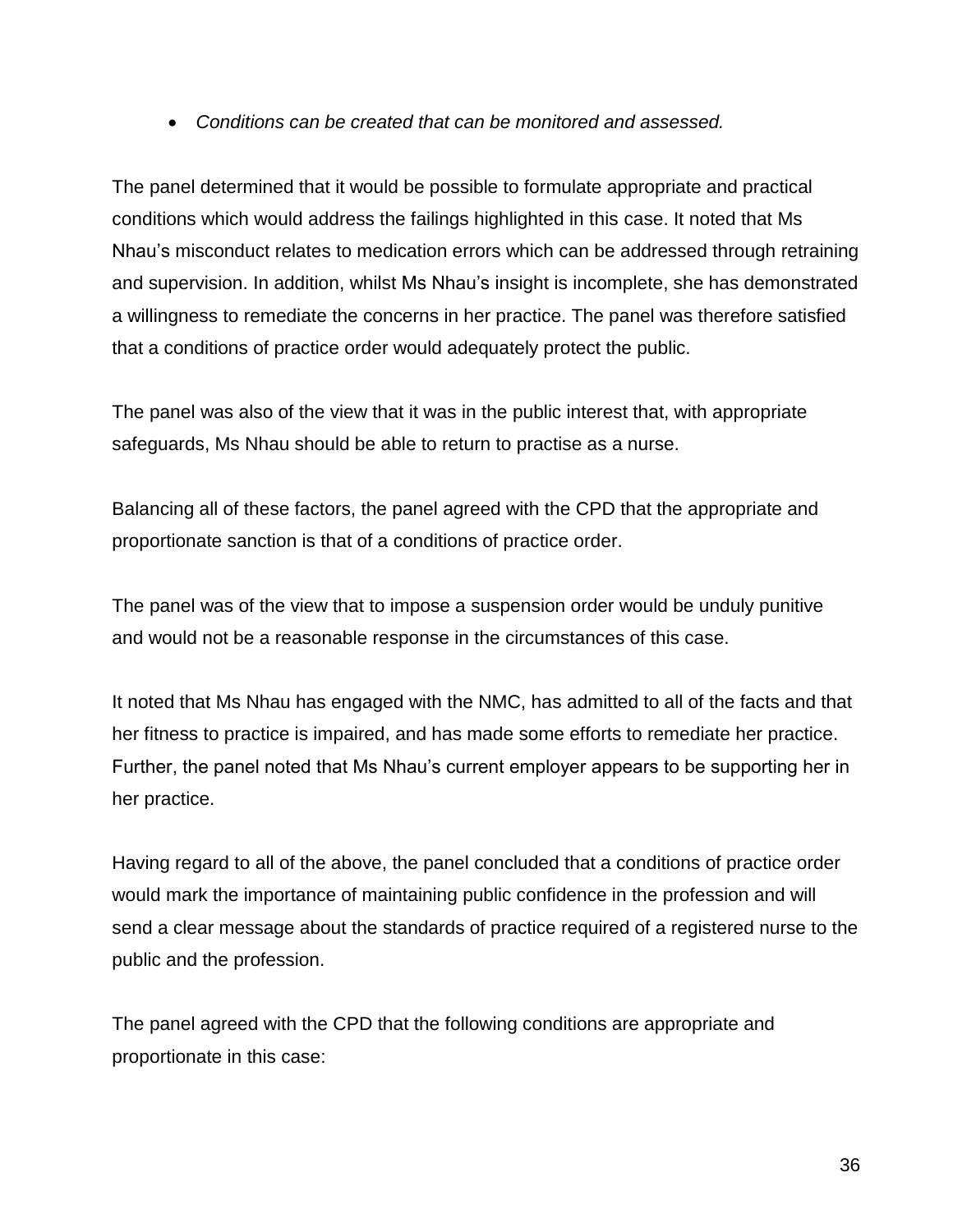- 1) You must not work or otherwise providing nursing services:
	- a) as the sole nurse on duty;
	- b) through an agency or as a bank nurse.
- 2) At any time that you are employed or otherwise providing nursing services, to place yourself and remain under the supervision of a workplace line manager or supervisor nominated by your employer. Such supervision must consist of
	- a) working at all times on the same shift as, but not necessarily under the direct observation of a registered nurse;
	- b) to complete medication rounds only when under the direct supervision of another registered nurse until such time that you are deemed competent by a nurse of grade 6 or above, to undertake them independently;
- 3) You must keep a personal development log every time you undertake medication administration and management. The log must:
	- a) Contain the dates that you carried out medication administration and management;
	- b) Be signed by the nurse who directly supervised you each time;
	- c) Contain feedback from the nurse who directly supervised you each time;
- 4) Within 14 days of being deemed competent, you will provide to the NMC evidence that your medication competency has been achieved by:
	- a) sending a report from your line manager or supervisor setting out the standard of your supervised medication rounds;
	- b) Send a copy of the personal development log;
- 5) Within 14 days of commencing your employment, to work with your line manager or supervisor (or their nominated deputy) to create a personal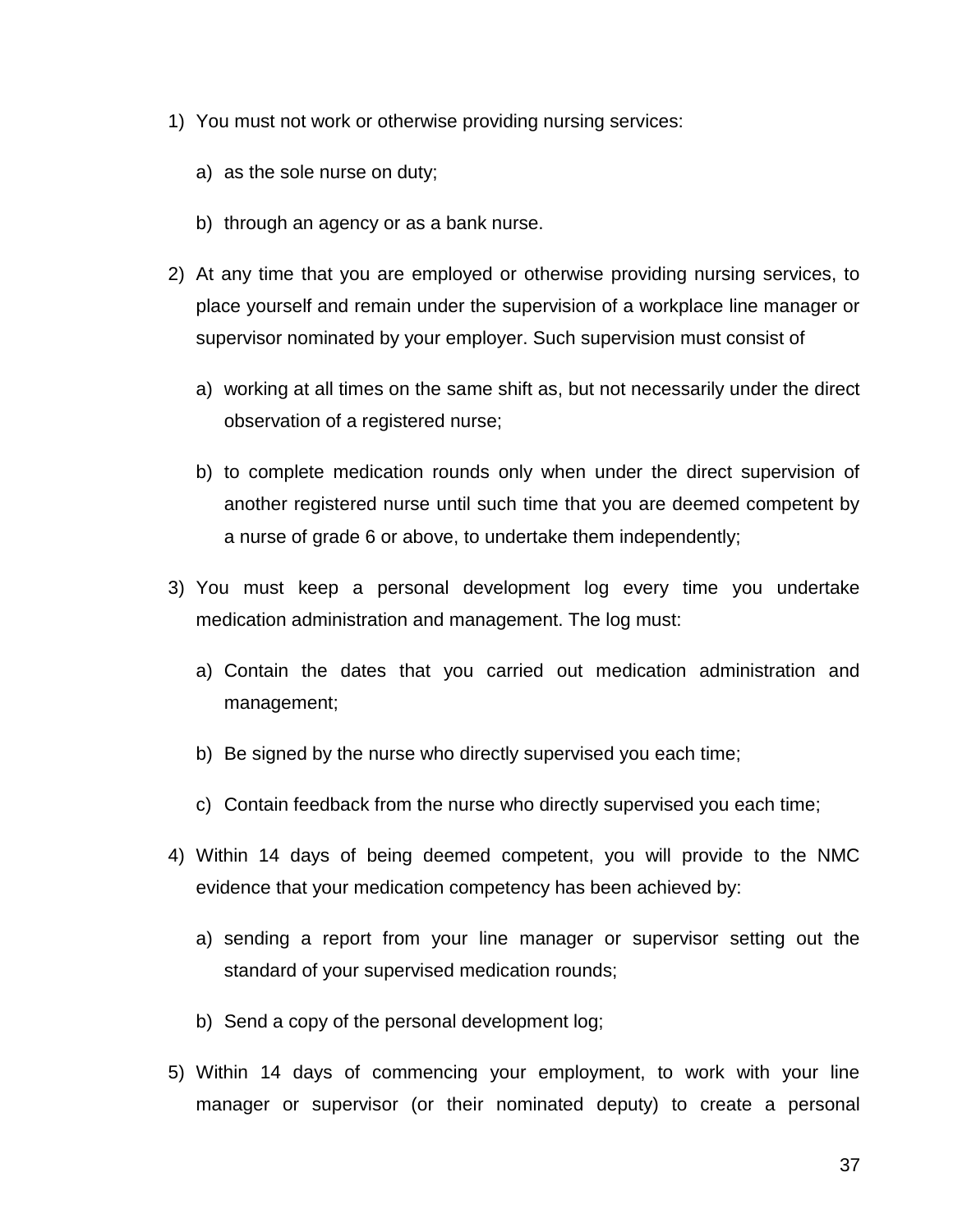development plan ('PDP') designed to address the concerns relating to medicines management in the following areas of your practice:

- a) Medication administration;
- b) Use of Controlled Drugs;
- c) Safe storage and disposal of medication;
- d) Record keeping.
- 6) To forward to the NMC a copy of your PDP within 14 days from the date on which your PDP is created.
- 7) To meet every month of your employment with your workplace line manager or supervisor to discuss your performance and progress towards your PDP;
- 8) To send an overall report from your line manager or supervisor setting out the standard of your performance and your progress towards achieving the aims set out in your PDP:
	- a) every six months;
	- b) 14 days before any review hearing.
- 9) To write a reflective statement commenting on each charge, including its impact on patients, colleagues, the public and the profession, outlining what about your conduct was exactly wrong and what you would do differently in the future. You must provide a copy of this reflection to the NMC 14 days prior to any review hearing.
- 10)Keeping us informed about where you are working by:
	- a) telling us within seven days of accepting any nursing appointments and providing us with contact details of the employer.
	- b) telling us within seven days when you leave or stop working for an employer.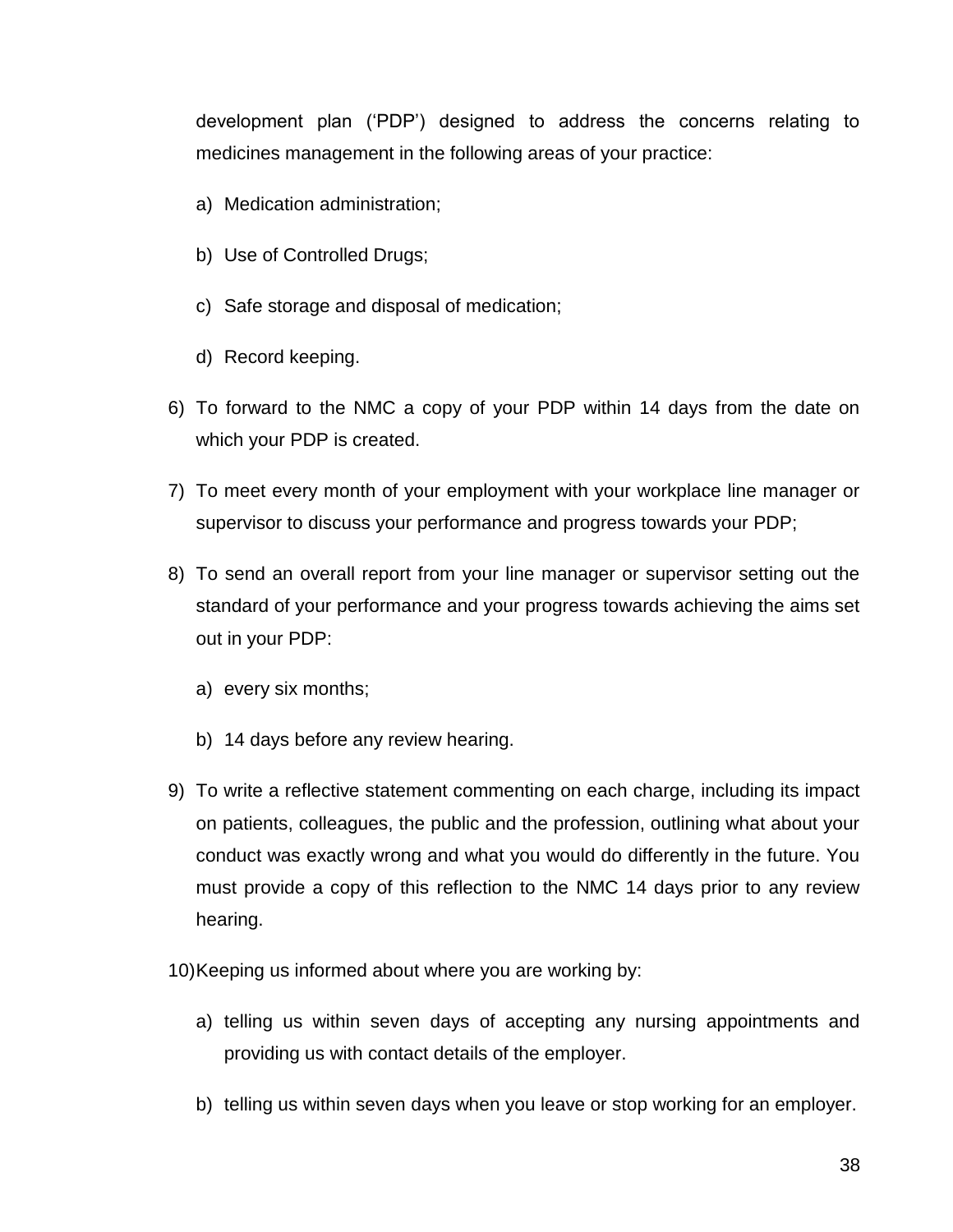- c) giving us the name and contact details of the individual or organisation offering the post, employment or course of study within seven days of accepting any post or employment requiring registration with us, or any course of study connected with nursing or midwifery.
- d) giving us the name and contact details of the individual or organisation within seven days of entering into any arrangements required by these conditions.
- 11)Immediately telling the following parties that you have agreed to these conditions under the NMC fitness to practise procedures, and disclosing the conditions to them:
	- a) any organisation or person employing, contracting with, or using you to undertake nursing work;
	- b) any agency you are registered with or apply to be registered with (at the time of application) to provide nursing services;
	- c) any prospective employer (at the time of application) where you are applying for any nursing appointment;
	- d) any educational establishment where you are undertaking a course of study connected with nursing or midwifery, or any such establishment to which you apply to take such a course (at the time of application).
- 12)Telling us about any clinical incidents you are involved in, any investigations started against you and/or any disciplinary proceedings taken against you within seven days of you being made aware of them.
- 13)Allowing us to share, as necessary, information about the standard of your performance, your compliance with and progress towards completing these conditions with any employer, prospective employer, any educational establishment and any other person who is or will be involved in your retraining and supervision.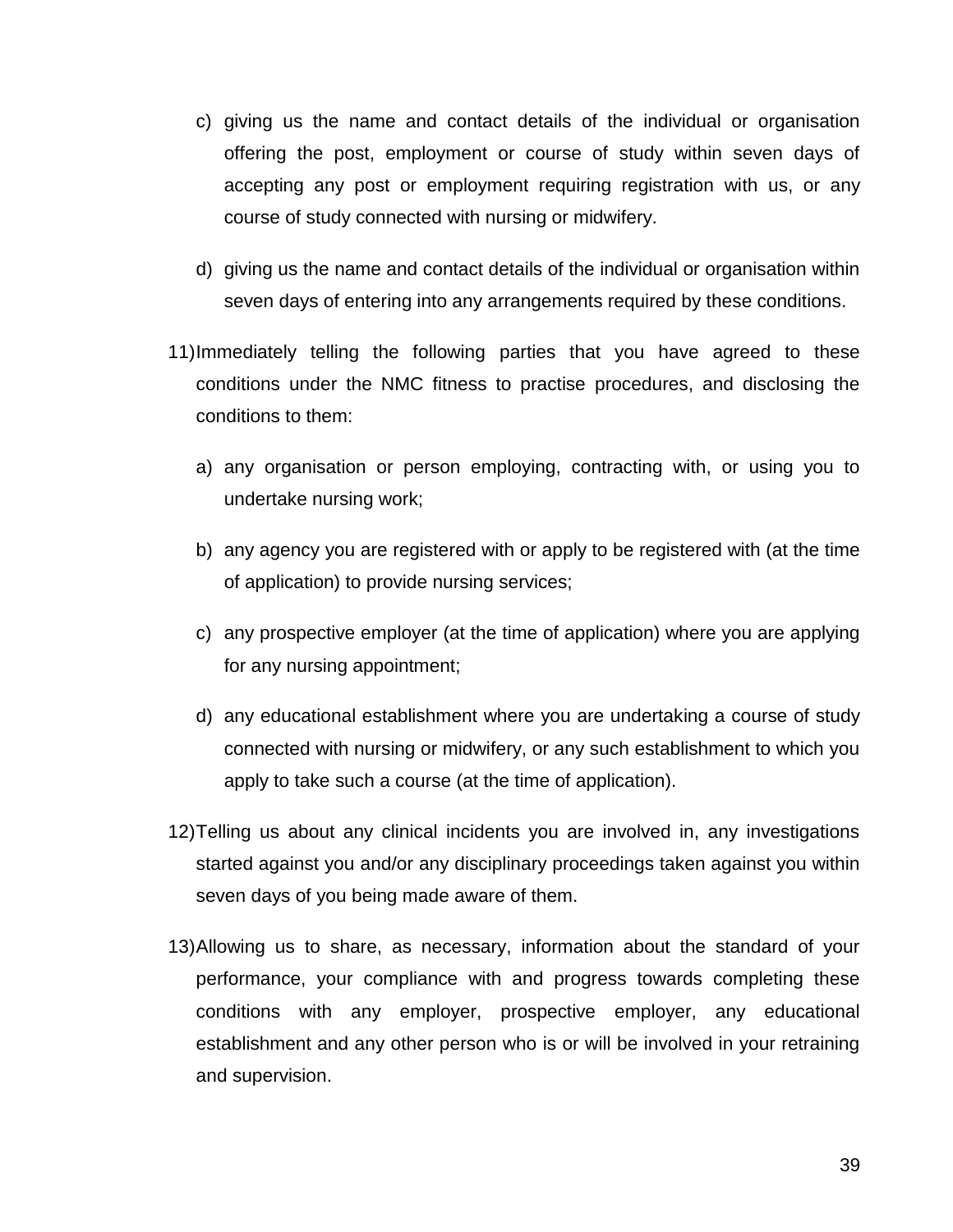The period of this order is for nine months.

Before the end of the period of the order, a panel will hold a review hearing to see how well Ms Nhau has complied with the order. At the review hearing the panel may revoke the order or any condition of it, it may confirm the order or vary any condition of it, or it may replace the order for another order.

This will be confirmed to Ms Nhau in writing.

# **Decision and reasons on interim order**

As the conditions of practice order cannot take effect until the end of the 28-day appeal period, the panel has considered whether an interim order is required in the specific circumstances of this case. It may only make an interim order if it is satisfied that it is necessary for the protection of the public, is otherwise in the public interest or in Ms Nhau's own interests until the conditions of practice sanction takes effect.

The panel was satisfied that an interim order is necessary for the protection of the public and is otherwise in the public interest. The panel had regard to the seriousness of the facts found proved and the reasons set out in its decision for the substantive order in reaching the decision to impose an interim order.

The panel agreed with the CPD that the only suitable interim order would be that of a conditions of practice order, as to do otherwise would be incompatible with its earlier findings. The conditions for the interim order will be the same as those detailed in the substantive order for a period of 18 months in order to cover the appeal period.

If no appeal is made, then the interim conditions of practice order will be replaced by the substantive conditions of practice order 28 days after Ms Nhau is sent the decision of this hearing in writing.